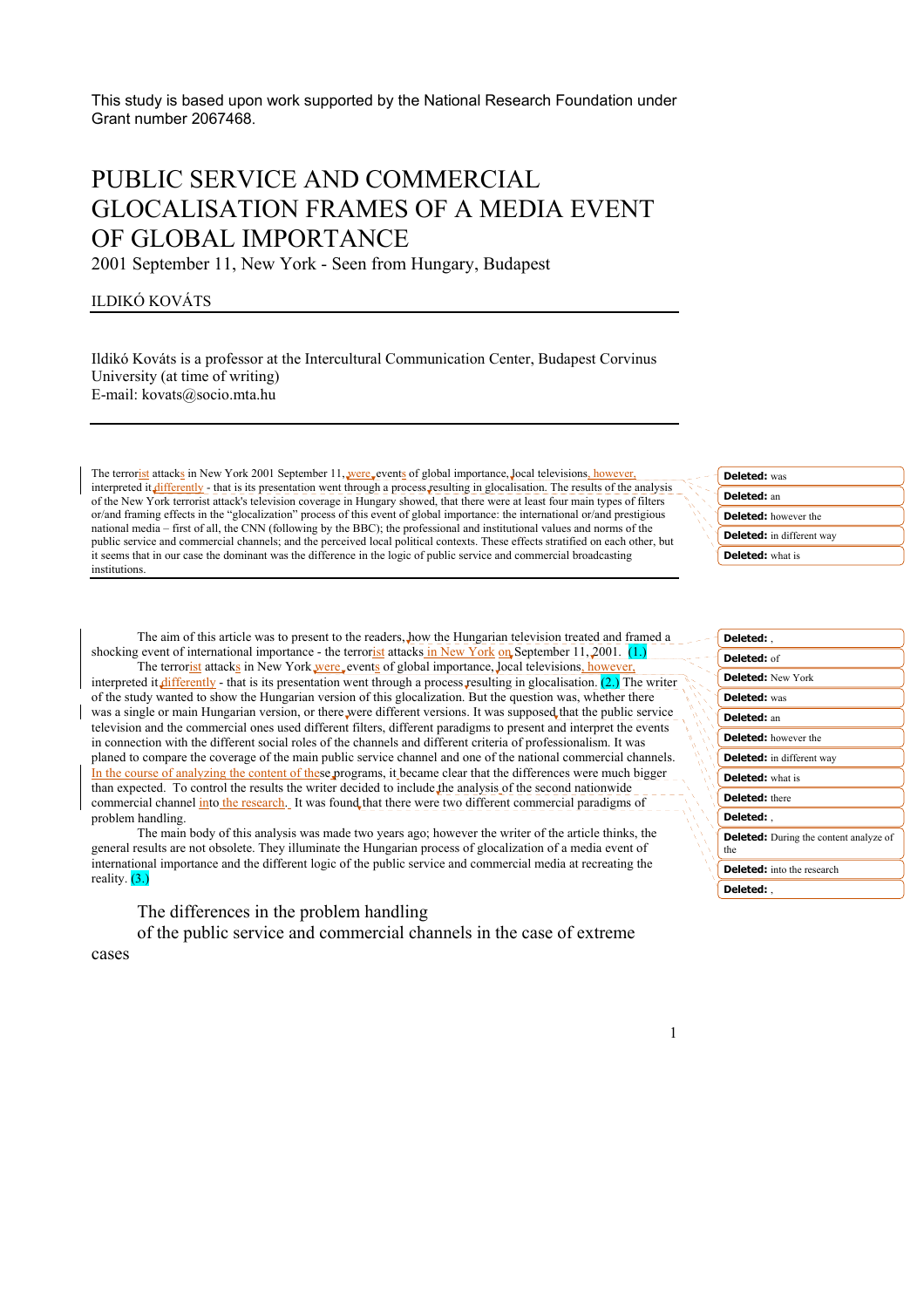Although our general assumption is that the mass media, and among them television, are media of the present, concentrating on actual events, the changes, the extraordinary happenings, this is only partly true. Television program making is a mass production process, which has its routine, planned character, and a special inertia when meeting really new and unexpected situations. (4.) It seems that (at least in Hungary) commercial television is much more embodied into its institutional and economic environment, perhaps because of the intensive competition, and they focus their attention first of all to the advertisers' needs. A decision to make any changes in the program needs the coordination of different people from the program makers, economic staff and so on. On the other hand, the public service program makers' main task is to inform the audience, the citizens in harmony with certain specific political circumstances. The economic consequences of the program change in an extraordinary situation for them were not so important. (5.) That is why the afternoon of September 11 the Hungarian public service channel on a naturally way disregarded the published program, and answering the supposed needs of the extraordinary situation, almost during all of his broadcasting time offered a continuos information program, mainly based on information and pictures from CNN, but with the simultaneous use of other foreign channels, and a Hungarian translation and interpretation. They paid less attention to the so-called professional normalization but more to the content side of their presentation.

The commercial television stations insisted more on their routine program structure, with a little larger and richer information programs. It seemed that they tried to incorporate and to harmonize this regrettable event into their profit making policy.  $(6)$  The result was that between two washing powder advertisements they advertised their next information program promising new information about the terror attacks, the number of victims and so on. The form of expression their sympathy and loyalty to the victims was that they canceled their loudest and most popular entertaining programs in addition to action or terror films which could be connected to

the tragic New York events. They emphasized their "economic sacrifices" (that was intended to express their empathy and loyalty to the victims), and at the same time accused their competitors of exploiting economically the situation.

The three Hungarian television channels analyzed here demonstrated three different approaches to the New York terrorist attacks. Maybe with slight exaggeration, they could be characterized briefly as follows:

 1. The Hungarian public service channel, the M1 interpreted it mainly as a horrible event of international, global importance, which can seriously affect the total international order, rearrange the relations of the main players. It can be said that it was mainly an official, institutional, political and cognitive approach., with a purpose of public deliberation.

 2. The TV2, one of the two nationwide commercial channels emphasized the human side of the events seen from the point of view of everyday people, so it paid much more attention to the innocent, suffering or dying victims, who were the father, the brother, or the friend of somebody, whose life dramatically changed - for a day or forever because of the terrorists. At the same time they highly evaluated and emphasized the heroism of the rescue people, the firefighters, the policemen, the medics those who helped their fellowmen. So their approach was more an emotional one, the "history from a bottom view". They see their audience as human beings, who are sympathetic to human tragedy, interested in human things, human relations.

3. The motto of the Hungarian RTL Club could be the sentence they repeated continuously (almost going into ecstasy): "The reality surpassed the writers' fantasy, the Hollywood films". This television channels emphasized the extraordinary, the particular, the sensationalist, the spectacular character of the event. In a certain way it was a strange esthetic approach, searching for similar horrible pictures, images, when life produces more exiting situations than the most famous film scenarios. They counted on an audience that prefers the spectacle and excitement in television viewing, such as in movies.

# How the three paradigms were realized in the program making? 1. The program editing methods of presentation of the terrorist attack:

 The Hungarian M1 public service channel disregarded the published program, and after a short hesitation (resulting in a short delay in the first information) they offered all the day of the event a continuous program devoted totally to the terror attack. The channel's two leading journalists, who speak English, were the hosts - one of them followed CNN's program, and the Reuters' and BBC News programs, hoping to catch the latest information bits of news value for the Hungarian audience. They invited different experts to discuss the problems, what gave to the whole undertaking a serious, responsible character. The organization of the program was informal, (that emphasized the striking and shocking feature of the event) flexible, and open-ended like the events in real life, a little excited, sometimes chaotic. The information coming from different sources was not specially edited or ordered, sometimes there was a big push, overflow of redundant or contradicting information, which the journalists tried only to transmit, mediate, not to interpret. The informality and some times helplessness of the journalists gave an impression to the audience, that indeed something out of the ordinary happened, when the public and private characteristics of the professionals were mixed. Their dismay and

special...2001 …afternoon …the information and pictures…parallel **Deleted:** s… and to harmonize with…and the…Events…however t…ir…misusing **Deleted:** analyzed … …a little…sharpness but shortly **Deleted:** the …died …are …f. emphases …life saving service…human - **Deleted:** klub …ity…spectacularity the…with …spectacularity …at… [ **Deleted:** ? **Deleted:** r **Deleted:** '… …s…the…the … …what s…really …particular  $\overline{11}$  $\overline{121}$  $\overline{1.11}$  [4]  $\overline{51}$ ... [3]  $\overline{.}$  [6]

**Deleted:** …the …is…a …um…es to… the…The t…,…the …s…some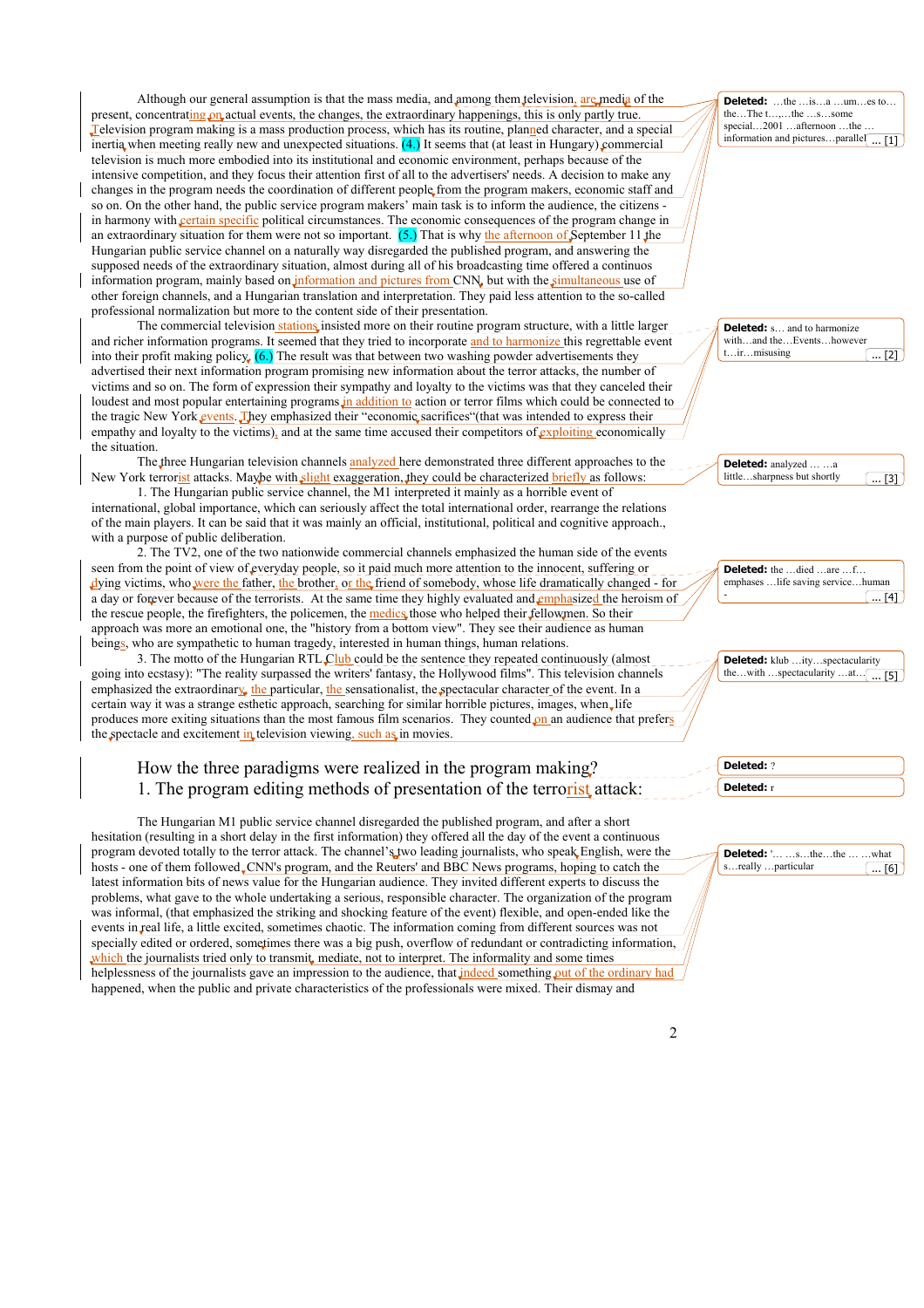involvement supported their authenticity although one could say; they made some mistakes according to the formal professional norms.

The TV2 national commercial television however, was first among the Hungarian television stations to give a detailed report of the terrorist attacks on the WTC at 16.10 (local time). Its shocking effect was diminished by the fact that before and after the report the audience received the usual everyday advertisements package. The channel's normal schedule was kept, but the audience could follow the newest shocking information on the rolling news line at the bottom of the screen shown during the usual programs – as for example soap operas. Psychologically this was a catch - like the health warning on the cigarette-case. In the case of the evening action film (Dead men can't dance) - which was showed without any change two different kinds of tension were added. Finally at 23.07, after the prime time programs, this television offered a good, profound and multifaceted, interview series with different specialists for those who didn't sleep yet.

 The other national commercial channel, the RTL Club's directors declared that they couldn't allow themselves to deviate from the formal professional norms, like the journalists of the public service television. They referred to their obligations to the advertisers and the audience. (7.) Certainly this is why their journalists kept  $\underline{a}$  certain distance from the events; they incorporated the information into the everyday normal program flow of the channel and remained between the boundaries of their usual television genres. When they surpassed these boundaries, the result was ambiguous: this happened, when they mixed into one (news!) program fiction, archival form of nonfiction and fresh factual information, to illustrate their slogan:"The reality surpassed the writers' fantasy, the Hollywood films".

# 2. What the Hungarian television channels took over from CNN?

Both the public service and the commercial televisions depended strongly on CNN information and images, although one of the Hungarian nationwide commercial channels, RTL Club, had more diverse sources due to the connection to the international RTL group. The CNN offered different frames at the presentation of the events – certainly because of the complexity and uncertainty of the situation. There were of course some preferred frames, presumably in harmony with the US political stands and public feelings. (8.) Using CNN information, the different television stations created different realities for their audiences, based on their supposed information needs. The offer of the visual images was limited and repetitive - it cannot be said whether or not the different televisions missed something or they didn't show something from the CNN's selection. (Particularly because many times one couldn't know, only suppose, where the information came from.) But the local televisions could change the overall impression as well - with the different repetition practice of the different frames, with the type and character of added information, and with the different interpretation of the broadcasted images. So the televisions rearranged the information according to their self-image and the supposed information needs of the audience.  $(9)$ .

What did the public service journalists consider important to present to their audience? Beyond the most common images of the tragic events, which were taken over by most of the television stations all over the world, they almost hunted for official speeches and declaration of loyalty, condemnation and condolence of the leaders of the different national or international organizations. These served as measurement of the international political importance of the events. Public service broadcasting has close ties to the political institutional system and therefore the political evaluation of the events was considered important - the declarations of Bush, Arafat Wesley, Putin, Holbrook, Robertson, Powel, Shultz, Hughes, Perez and so on.

The TV2 commercial television station considered it important to transmits those images, moving pictures, which showed the events from the point of view of the everyday, average people exposed to the fate - New Yorkers working at the WTC, escaping, running out from the collapsing building, jumping out from the window, waving desperately from a window on the seventy-something floor. They took over and broadcasted many times pictures of escaping, exhausted, tearful eye-witnesses, the brave rescue people, they showed the husband, who found the last message of his wife on his answering machine full of fear and emotions, the mass of people desperately searching for their disappeared relatives.

 The RTL Club, the other commercial channel considered as a sign of professionalism the well edited packages of information compiled from different sources - from CNN, their own archives and other resources, and transformed them into pretty, round story form. A few hard facts, a little emotion, some spectacular scene or event - taken from the reality offered by CNN, from a Hollywood film, from the former terror attack against the WTC. A program, what you can enjoy, be threatened  $\frac{by}{y}$ , shocked by<sub>s</sub> - infotainment. The channel directed its audience to the television station's website should a viewer wish more detailed and fresh information.

 Both commercial channels employed simultaneous interpreters to follow CNN's programming. However in the case they were asked about the new information, they were embarrassed: they could not judge the news value of the information although they understood perfectly its wording.

| Deleted: although ingabout               |
|------------------------------------------|
| against can 's grace ofmoving            |
| messagesweet/sad , thewas                |
| many-sided<br>$\left[ \dots [7] \right]$ |

**Deleted:** leaders …pressed …the …the archive …the  $\overline{181}$ 

| Deleted: The<br>programborrowingthe<br>$\dots$ [9]                                 |
|------------------------------------------------------------------------------------|
| <b>Deleted:</b> the the in offer<br>pictures,  offer Especially,<br>becauseyou ; ; |

| <b>Deleted:</b> servant edtheThis<br>The soJospen |                                          |
|---------------------------------------------------|------------------------------------------|
|                                                   | $\left( \dots \left[ 11 \right] \right)$ |



| Deleted: . bunchthe  little<br>informationfrom theantkind<br>onehomepageissomebody |
|------------------------------------------------------------------------------------|
| ed<br>   [13]                                                                      |

**Deleted:** the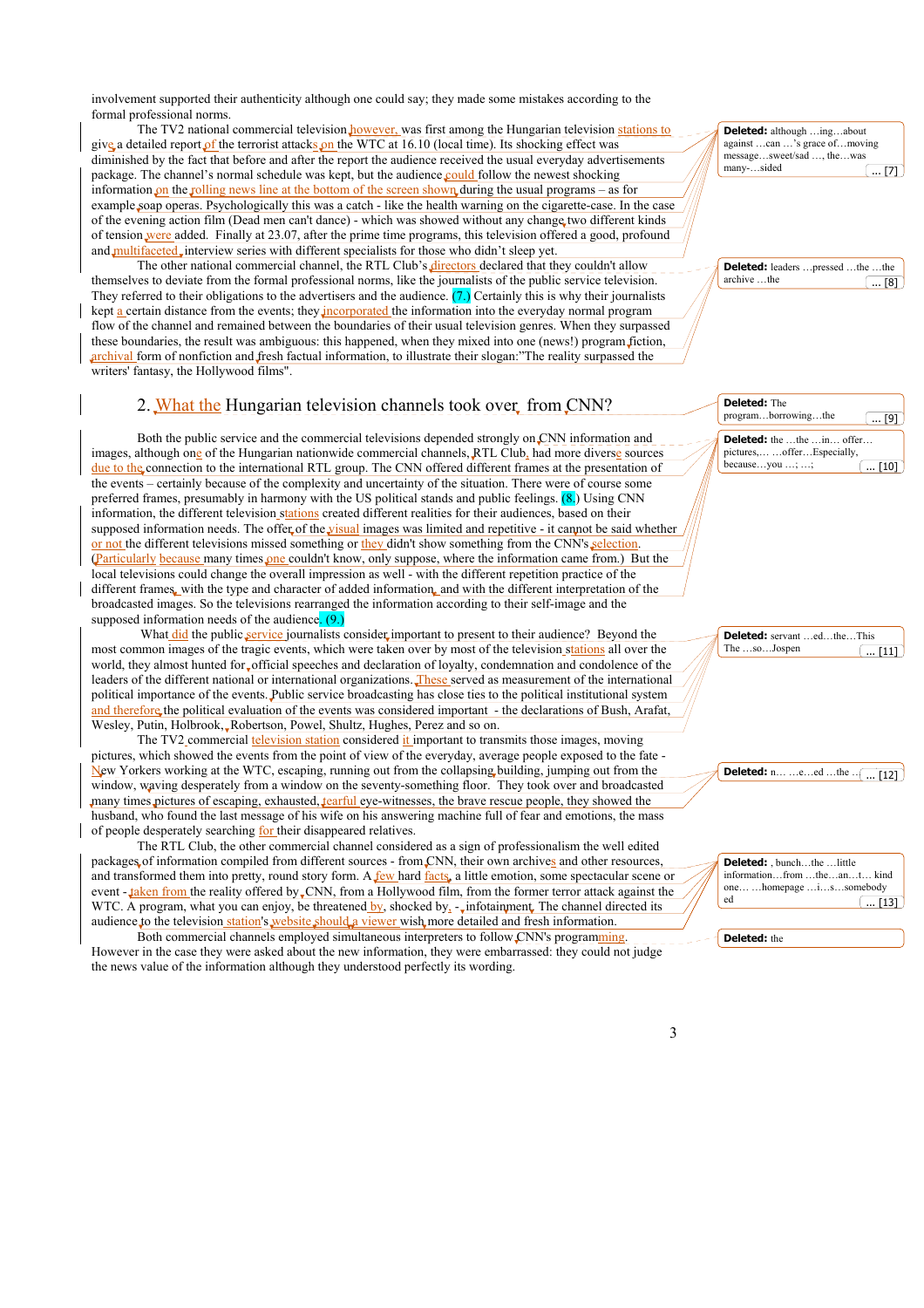# 3. Experts and eyewitnesses in the case of a distant event of international importance

The selected presentation of CNN's information and images was one of the – although very important means of adaptation, glocalization of the programs. Beyond the local interpretation of the CNN information the program editors used other information sources as well. It can be distinguished two main types among them: the experts, i.e. professionals involved in a certain way in a given problem, and the eyewitnesses. There was a real shortage of such additional information sources in Hungary. With regard to the experts it soon became clear that Hungary does, not have well prepared experts in the field of international terrorism. With regard to the eyewitnesses, the plus they could offer would be their personal and emotional involvement in the events, their illusory authenticity. It seemed very hard to find appropriate eyewitnesses in the case of a very unexpected and distant event – and especially Hungarians (really authentic) for the Hungarian audience. When somebody found, he/she was not better informed than those several thousand kilometers away watching the CNN. Often they used and referred to the same information resource as their audience: CNN.

 Both the experts and eyewitnesses were used by both the public service television and the commercial stations as well, but the public service television relied more on professionals and prestigious experts, while the commercial televisions preferred the eyewitnesses, whose reports were easy to understand for the mass audience. At the same time the experts used by the commercial televisions were different from those used at the public service television. For example they were much less interested in the opinion of political experts and the preferred young (good looking) unknown "genius" to established professionals. In addition they were given different questions, and when possible, the spectacular form was preferred by the commercial channels.

The first day afternoon and evening the Hungarian public service station M1 invited the following experts to its round table: first of all an expert on terrorism, who was later joined by an expert on Islam politics and culture, and later by an expert on American culture and politics. This well balanced triangle determined the problem handling and the interpretation of CNN's information. This circle from time to time was supplemented by various other experts, for example by a security expert and a stock-market expert. The three aforementioned experts remained stable cornerstones of the interpretation, and set the level for the further discussions.

The commercial TV2 had the **benefit of having had one of its journalists on the ground in New York** where she happened to have been reporting and she was ready to report directly. Her information, however was no more exact than that of other eyewitnesses because of the lack of relevant general information. The reporter could not offer more or other information than CNN or somebody from the street.

One of RTL-Club's main guests was not an eyewitness at all, but the son of an eyewitness, who was called up from the studio, and he could say that his father had left in time the WTC, and everything was OK. The audience could feel direct symbolical contact to the event, and could relief. This television invited experts as well – a prestigious foreign policy expert – however in his interpretation the whole thing seemed to be like an interesting and exiting detective story or action film - concentrating on the issues, who could organize and finance the attack, and how, which countries could be involved in the issue, where the CIA and FBI had been, how could Osama Bin Laden plan such a shocking event, and why, and what can be the consequences. The late evening program's experts were from the fields of foreign policy, security policy, the military, the police, the airforce, and the (Hungarian) founder of the WTC.

The other commercial channel, the TV2 gave first detailed information about the suicide terrorist attacks on the WTC in their early evening information program. Beyond CNN's information, an expert on the Near East problems was invited to speak of OBL, an international security expert stressing the responsibility of the FBI and CIA, a journalist speaking of the history of the building of the WTC, a stock-market expert, an eyewitness interviewed via telephone, and relatives of those were staying in New York. From time to time the interpreter summarized the latest CNN information, without moving pictures.

# The local political context of the terrorist attack's coverage

In analyzing the Hungarian television representation of September 11 two events should be mentioned. which colored the interpretation of the tragic events in New York: first, that on that day, the meeting of the NATO representatives was due to take place in Budapest, second, that the prime minister was not in Hungary, but in Berlin, taking part at the opening ceremony of the new building of the Hungarian Embassy. The NATO meeting ended with the opening ceremony, all the leaders immediately returned home.

For the prime minister as well the opening ceremony of the new embassy meant the end of his visit. He reacted immediately to the events from Berlin yet, expressing his loyalty to the US and NATO, and reassuring the Hungarian people that although the events would not have direct effect on the country, he would return immediately.

| <b>Deleted:</b> the                              |
|--------------------------------------------------|
| 's's' of, s into                                 |
| $the$ 'sWhat about the ,soon,                    |
| hasgiven  What concernsto more                   |
| farthe                                           |
| $\lfloor  \rfloor$ 14                            |
|                                                  |
|                                                  |
|                                                  |
|                                                  |
|                                                  |
|                                                  |
|                                                  |
|                                                  |
|                                                  |
|                                                  |
|                                                  |
| <b>Deleted:</b> ones Plus it was $\boxed{ [15]}$ |
|                                                  |
|                                                  |
|                                                  |
|                                                  |
|                                                  |
|                                                  |
|                                                  |
|                                                  |
| <b>Deleted:</b> the following                    |
|                                                  |
| expertsthecompleteddifferent                     |
| took but tsemarked<br>$\ldots$ [16]              |
|                                                  |
|                                                  |
|                                                  |
|                                                  |
| <b>Deleted:</b> chance, that to  happened to     |
|                                                  |
| be ,However her'swere those                      |
| $,$ 'sShethe                                     |
| $\ldots$ [17]                                    |
|                                                  |
|                                                  |
| <b>Deleted:</b> the --estell, that               |
| too- in foreign policy with prestige             |
| andhowpayistowhat and why                        |
| couldfind outticsticsar( [18]                    |
|                                                  |
|                                                  |
|                                                  |
|                                                  |
|                                                  |
|                                                  |
|                                                  |
|                                                  |
|                                                  |
| <b>Deleted:</b> the  again  his                  |
| theplusbuilding's history,and                    |
| -through actually  T' $\boxed{}$ [19]            |
|                                                  |
|                                                  |
|                                                  |
|                                                  |
|                                                  |
|                                                  |
|                                                  |
| <b>Deleted:</b> s                                |
|                                                  |
|                                                  |
| <b>Deleted:</b> At the analysisof2001            |
| had to be,this  would start $\boxed{ [20]}$      |



**Deleted:** too ...s...to...but in a

... [21]

 $\Delta$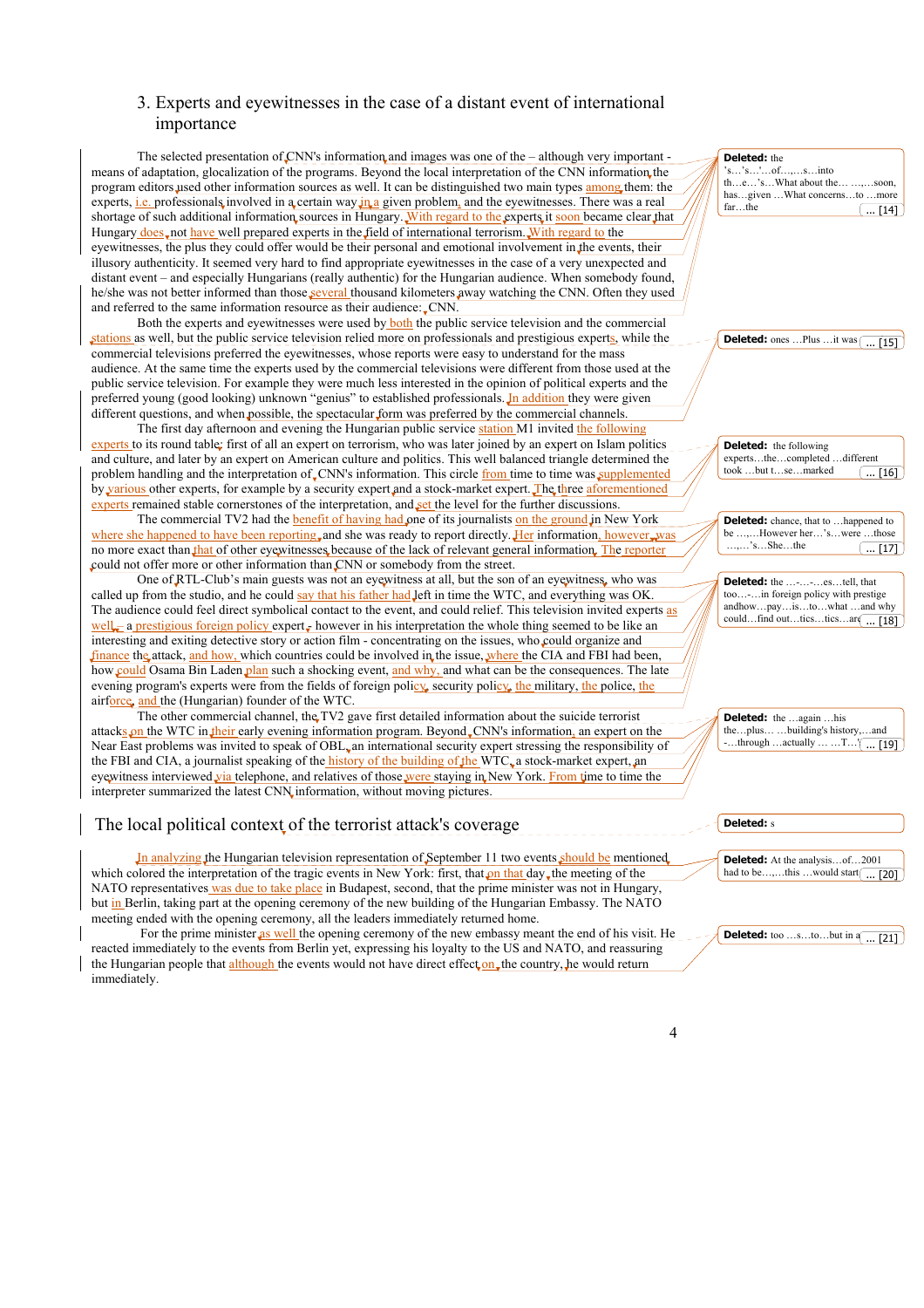The Hungarian political life was (and is) very vivid and excited, and colonized the other sphere of the social life, with special emphases on the media. (There are experts who describe the situation that a sharp polarization of the society is taking place.) The political parties used and continue to use every possibility to obtain a public forum, to represent their ideas and opinions, and to fight for public support and against each other. The so called public service media was a ready partner in the realization of these ambitions - with the determined bias toward the right  $wing$  parties in government of that time. At the same time the commercial media usually slightly tended to a bias toward the parties in opposition.

The Hungarian televisions gave space for the political elite's manifestations on the occasion of the tragic events. The result depended on the usual standing points of the television, their interpretation of the appropriate behavior and the political communication competence of the members of the political elite. This time however the pure fact of being interviewed, being present on the screen, showing their importance and responsibility was important for the different political players, as far as they agreed in evaluating the event. The only exception was the leader of the extreme right, nationalist party (MIÉP), who expressed the opinion that the American received that they deserved. The local political reactions to the terrorist attack gave new possibilities to develop a new line of the public discourse.

 Parallel with the representatives of the political elite, the leaders or spokesmen of the security bodies, the police, the military leaders, and the spokeswomen of the Hungarian airline company informed the public  $\mathbf{p}$ possible ensuing problems. They reassured the public that no problems were foreseen but that they would be at their place in the event of problems occurring. The event gave a possibility to those in power to demonstrate their capabilities at maintaining the social order and security, and lifted into the public sphere and made stronger the legitimacy of such institutions which are rarely in the center of the public attention in a normally functioning democracy – for example those of secret service and catastrophe prevention. The prime minister in his interviews carefully balanced between assuring the public of maintaining the order and security, and emphasizing the necessity of unity in possible hard times – morally limiting the critical activity of the political opposition.

Both the public service and the commercial televisions used similar methods at presentation the interviews with the political representatives. The commercial television stations, however, were more interested in the pragmatic aspects of the regrettable events, that is, how they could affect the everyday life of the everyday people. Two questions raised special interest and gave possibility for different interpretation: what could mean for Hungary - being a new NATO member - the famous 5<sup>th</sup> paragraph, whether this could mean Hungarian for Hungarian soldiers would soon be sent into war for US interests? And what would, the Delta level standby of the American troops abroad mean, especially for Hungary? These two problems of new kind for the Hungarian were suitable for raising panic, and the commercial televisions tried to make sensational news from them, as the printed pr later alleged.

#### Summary

 The results of the analysis of the New York terrorist attack's television coverage in Hungary showed, that there were at least four main types of filters or/and framing effects at the glocalization process of this event of global importance: the international or/and prestigious national media – first of all, the CNN following by the BBC; the professional and institutional values and norms of the public service and commercial channels; and the perceived local political contexts. These effects stratified on each other, but it seems that in our case the dominant was the difference in the logics of public service and commercial broadcasting institutions. This fact is partly understandable in the Hungarian case, in the first period of the development of commercial television, and in the circumstances of sharp media competition.

 The question, which television channel fulfilled its social function of public deliberation better in this extreme situation, cannot be answered unambiguously. Certainly this was not the RTL Club with its exaggerated and sterile "professionalism". The public service channel can be convicted as well because it followed too close the supposed official political line, and time-to-time was confused in the overload or lack of information. The TV2 offered an alternative "more civil" perspective to the shocking events, which could awake empathy and sympathy in its audience, but hardly helped in forming an informed opinion about the international political importance of the terror attacks.

#### Notes

- 1. For one of the recent and comprehensive overview of the frame analysis see the study of Schufele (2004.)
- 2. For one of the first definitions of glocalisation see the study of: Robertson (1994).

| Deleted:                         |
|----------------------------------|
| <b>Deleted:</b> going on         |
| <b>Deleted:</b> s                |
| <b>Deleted:</b> got public space |
| Deleted: sided                   |
|                                  |

**Deleted:** It was 17.13 hours when the Hungarian prime minister's first reaction was broadcaster on the M1 public channel first, and than the other channels took it over. He was followed by the Hungarian ambassador's report about the situation and the possible Hungarian victims (supposedly not being) from Washington through telephone, the president of the Republic with the US chargé d'affairs ambassador (the new ambassador was supposed to arrive that day). They were followed by the presidents of the political parties in parliament. The act was characterized as unnecessary by the journalists in the printed press, giving possibility for party Pr. Everybody regretted the situation, however the president of the extreme right national party, the Hungarian Justice and Life, added that the American were many times unjust at their political problem handling abroad, so may be this wanted to be a compensation for it. The declaration was negatively met by the other players of the political life.

#### **Deleted:** about the

#### **Deleted:**

#### **Deleted:** troubles

**Deleted:** in the everyday life, but mainly they calmed them that no special troubles could be, but in any case they are at their place

#### **Deleted:** ed

**Deleted:** but t

## **Deleted:** s

**Deleted:** that next days

- **Deleted:** start
- **Deleted:** the
- **Deleted:** did
- **Deleted:** mean

**Deleted:** in

**Deleted:** -mongering

```
Deleted:
```
**Deleted:** - as accused later in the printed press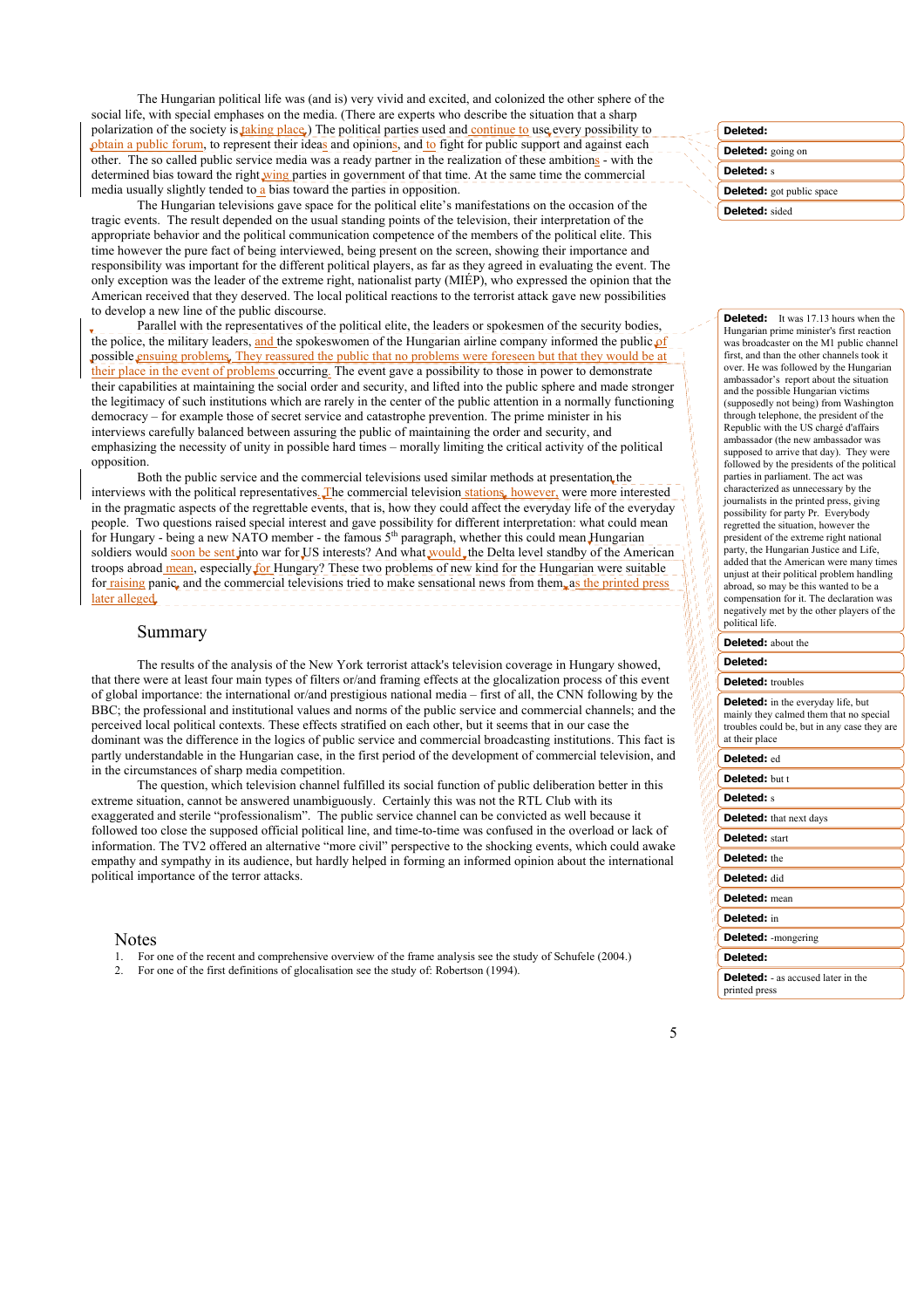- 3. I say, Hungarian television, but I mean only one of the state public service channel, and the two nationwide commercial stations. The television coverage of the terrorist attack was analyzed entirely on the  $11<sup>th</sup>$  of September, but the  $12^{\frac{th}{2}}$  and the 13th of September were also included into the research. The method of analysis was a qualitative one, based on a careful, repetitive, systematic and comparative viewing of the different channels' program flow, with special emphases to the similarities and differences. The aim of the research was to discover the logic and frames of presentations.
- 4. About the different types of news see an overview of McQuail: Media culture production. In McQuail (1994.)
- 5. The relative "insensibility" of the public service broadcast institutions to the economic dimension of their activity in general are considered as a negative feature in a competitive environment, disregarding their original social missions.
- 6. See more details about the reaction of the Hungarian news editors in the study of a Hungarian journalist. Katona, É. (2001)
- 7. As explained the News' Director of the RTL Club to É. Katona. See Note no. 6.
- 8. The CNN's program was not examined systematically by the writer. About the frames of the US media see for example the study of Hayden. (2003)
- 9. The next table illustrates the extraordinary information needs of the Hungarian audience and its relationship to the offered television programs in connection to the WTC terrorist attack. 2000 September 11-17 - 2001 September 10-16.

#### (Total population 4+)

|                           | 2000          | 2001            | 2000          | 2001            |
|---------------------------|---------------|-----------------|---------------|-----------------|
| Program types             | Daily viewing | person/ minutes | Daily program | time in minutes |
| Non music fict.           | 47            | 44              | 657           | 680             |
| Non music entr.           | 18            | 14              | 204           | 129             |
| Music                     |               |                 | 71            | 57              |
| <b>Sport</b>              |               |                 | 232           | 164             |
| News                      | 13            | 36              | 293           | 626             |
| Information               | 6             | 3               | 165           | 106             |
| Art, sci, cult.           |               |                 | 307           | 226             |
| Ads                       | 15            | 13              | 201           | 176             |
| Total                     | 115           | 118             | 2130          | 2164            |
| $1.05$ $\tau$<br>$\cdots$ |               |                 |               |                 |

AGB Hungary's data

#### References:

Hayden, C. A.: Power in Media Frames: Thinking about Strategic Framing and Media System Dependency and the Events of September 11, 2001

http://lass.calumet.purdue.edu/cca/gmj/SubmittedDocuments/archivedpapers/Fall2003/pdf\_files/PowerinMediaFra mesbyHayden.pdf

Katona, Éva, 2001 Metafizikai mutáció és a magyar újságírás. Mi történt a hazai szerkesztőségekben szeptember 11 én? (Metaphysical mutation and the Hungarian journalism. What happened in the Hungarian editorial offices on September 11?) *http://www.mediakutato.hu/cikk/2001\_04\_tel/01\_metafizikai\_mutacio\_es\_magyar\_ujsagiras*<br>McQuail, Denis, 1994. The production of media culture. Mass Communication Theory 3<sup>th</sup> edition, Sage, London

Robertson, R. 1994. Globalisation or glocalisation? *Journal of International Communication, 1*(1), pp. 3-6. Scheufele, B. 2004: Framing-effects approach: A theoretical and methodological critique*. Communication*s 29. p.

401-428.

**Deleted:** nationwide terrestrial

**Deleted:** New York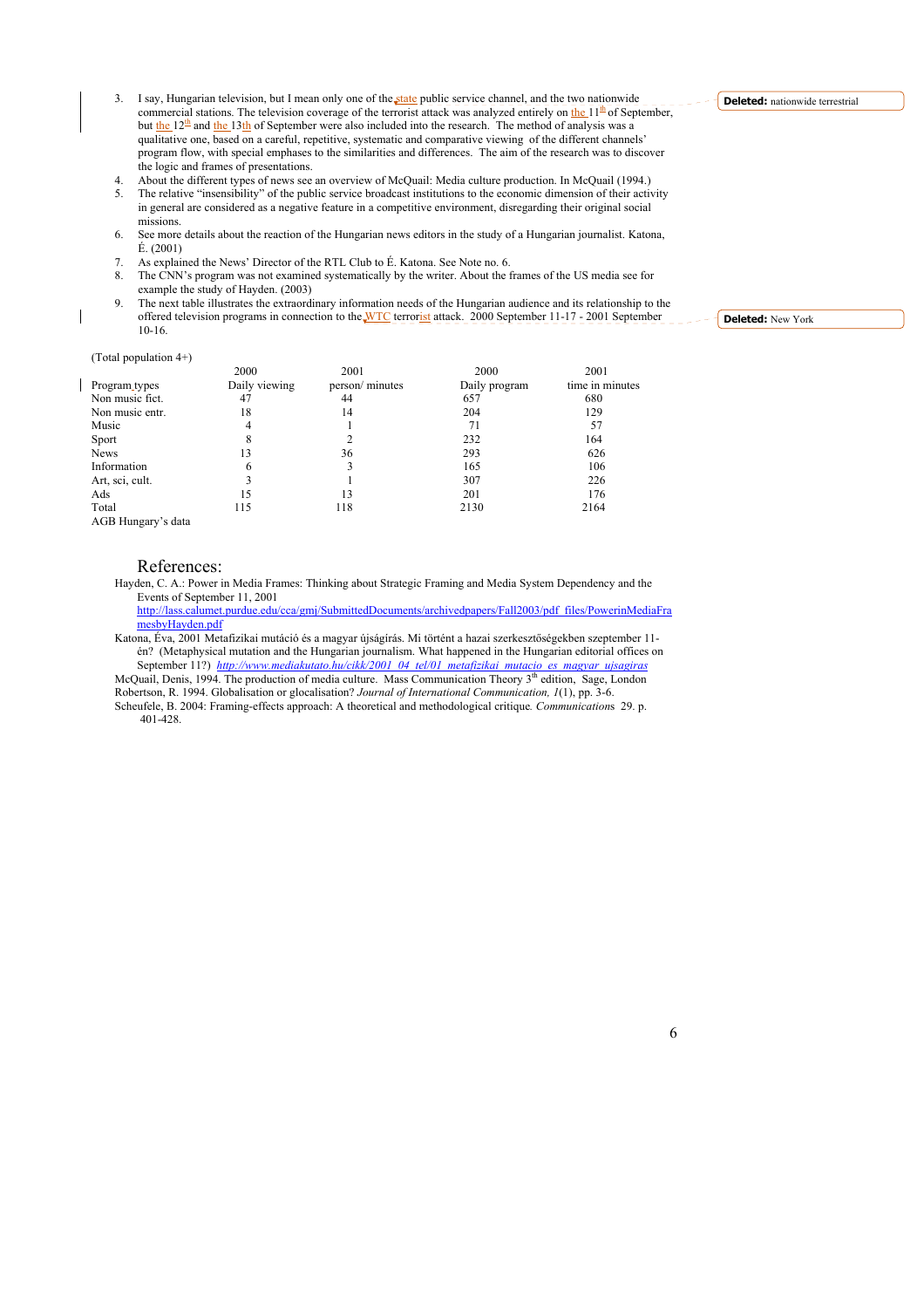| Page 2: [1] Deleted      | <b>Kováts Ildikó</b> | 9/18/2002 9:30:00 PM  |
|--------------------------|----------------------|-----------------------|
| Page 2: [1] Deleted      | <b>Kováts Ildikó</b> | 9/18/2002 9:29:00 PM  |
| the                      |                      |                       |
| Page 2: [1] Deleted      | <b>Kováts Ildikó</b> | 9/18/2002 9:30:00 PM  |
| <i>is</i>                |                      |                       |
| Page 2: [1] Deleted      | <b>Kováts Ildikó</b> | 9/18/2002 9:31:00 PM  |
| a                        |                      |                       |
| Page 2: [1] Deleted      | <b>Kováts Ildikó</b> | 9/18/2002 9:30:00 PM  |
| um                       |                      |                       |
| Page 2: [1] Deleted      | <b>Kováts Ildikó</b> | 9/18/2002 9:31:00 PM  |
| es to                    |                      |                       |
|                          |                      |                       |
| Page 2: [1] Deleted      | <b>Kováts Ildikó</b> | 9/18/2002 9:31:00 PM  |
| the                      |                      |                       |
| Page 2: [1] Deleted      | <b>Kováts Ildikó</b> | 9/18/2002 9:31:00 PM  |
| The t                    |                      |                       |
| Page 2: [1] Deleted      | <b>Kováts Ildikó</b> | 9/18/2002 9:32:00 PM  |
| $\,$                     |                      |                       |
| Page 2: [1] Deleted      | <b>Kováts Ildikó</b> | 9/18/2002 9:32:00 PM  |
| the                      |                      |                       |
| Page 2: [1] Deleted      | <b>Kováts Ildikó</b> | 9/18/2002 9:32:00 PM  |
| S                        |                      |                       |
| Page 2: [1] Deleted      | <b>Kováts Ildikó</b> | 9/18/2002 9:33:00 PM  |
| some special             |                      |                       |
|                          |                      |                       |
| Page 2: [1] Deleted      | <b>Kováts Ildikó</b> | 9/18/2002 9:33:00 PM  |
| 2001                     |                      |                       |
| Page 2: [1] Deleted      | <b>Kováts Ildikó</b> | 9/18/2002 9:34:00 PM  |
| afternoon                |                      |                       |
| Page 2: [1] Deleted      | <b>Kováts Ildikó</b> | 9/18/2002 9:36:00 PM  |
| the                      |                      |                       |
| Page 2: [1] Deleted      | <b>Kováts Ildikó</b> | 9/18/2002 9:37:00 PM  |
| information and pictures |                      |                       |
| Page 2: [1] Deleted      | <b>Kováts Ildikó</b> | 9/18/2002 9:37:00 PM  |
| parallel                 |                      |                       |
|                          | <b>Kováts Ildikó</b> | 9/18/2002 9:37:00 PM  |
| Page 2: [2] Deleted<br>s |                      |                       |
|                          |                      |                       |
| Page 2: [2] Deleted      | <b>Kováts Ildikó</b> | 9/18/2002 9:49:00 PM  |
| and to harmonize with    |                      |                       |
| Page 2: [2] Deleted      | <b>Kováts Ildikó</b> | 9/18/2002 10:45:00 PM |
| and the                  |                      |                       |
| Page 2: [2] Deleted      | <b>Kováts Ildikó</b> | 9/18/2002 10:45:00 PM |
| Events                   |                      |                       |
| Page 2: [2] Deleted      | <b>Kováts Ildikó</b> | 9/18/2002 10:45:00 PM |
| however                  |                      |                       |
| Page 2: [2] Deleted      | Kováts Ildikó        | 9/18/2002 10:45:00 PM |
|                          |                      |                       |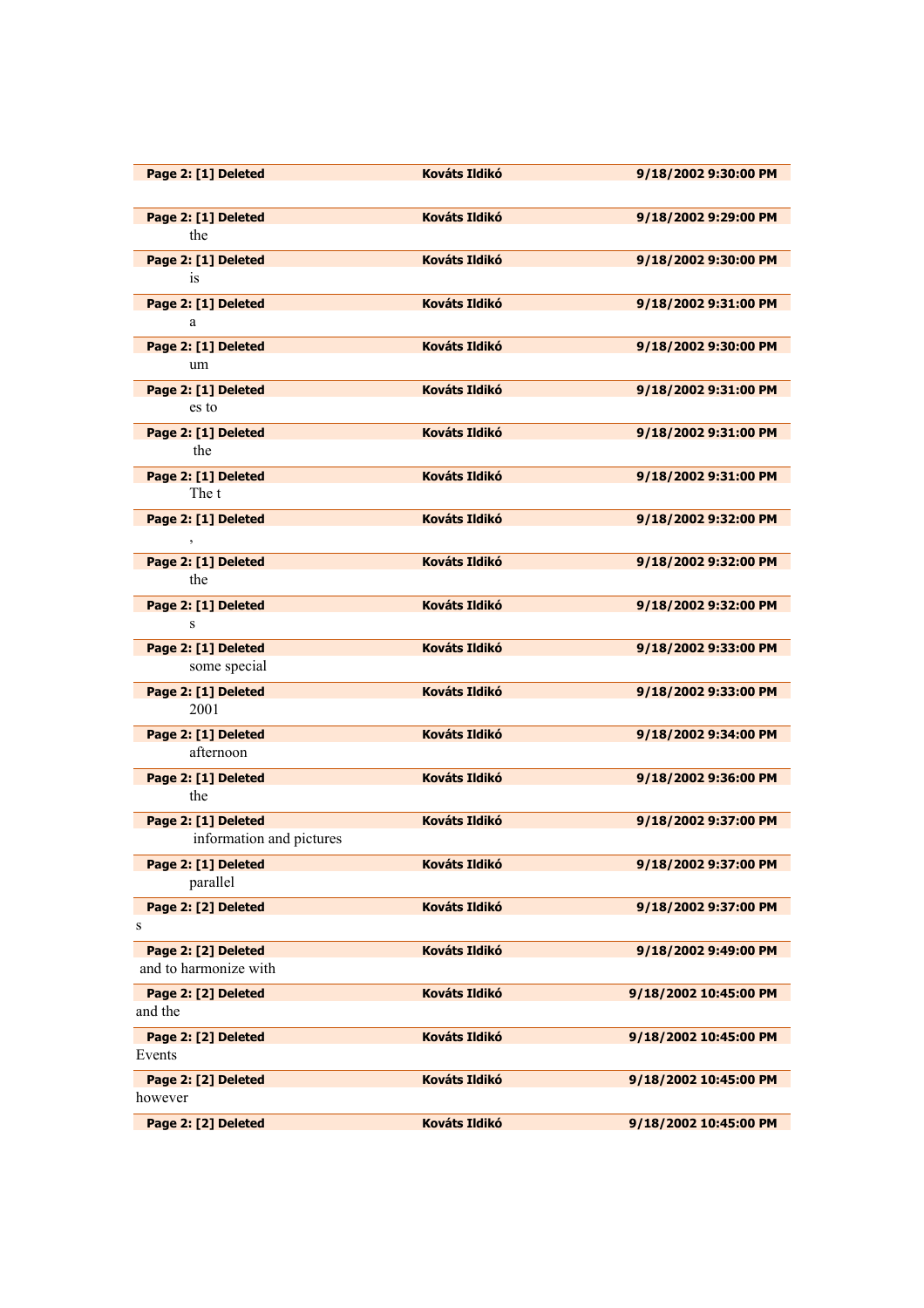| <b>Kováts Ildikó</b><br><b>Kováts Ildikó</b><br><b>Kováts Ildikó</b><br><b>Kováts Ildikó</b><br><b>Kováts Ildikó</b><br><b>Kováts Ildikó</b><br><b>Kováts Ildikó</b><br><b>Kováts Ildikó</b><br><b>Kováts Ildikó</b> | 9/18/2002 10:46:00 PM<br>9/18/2002 10:46:00 PM<br>9/18/2002 10:50:00 PM<br>9/18/2002 10:50:00 PM<br>9/18/2002 10:50:00 PM<br>9/18/2002 10:50:00 PM<br>9/18/2002 10:53:00 PM<br>9/18/2002 10:53:00 PM<br>9/18/2002 10:53:00 PM<br>9/18/2002 10:54:00 PM |
|----------------------------------------------------------------------------------------------------------------------------------------------------------------------------------------------------------------------|--------------------------------------------------------------------------------------------------------------------------------------------------------------------------------------------------------------------------------------------------------|
|                                                                                                                                                                                                                      |                                                                                                                                                                                                                                                        |
|                                                                                                                                                                                                                      |                                                                                                                                                                                                                                                        |
|                                                                                                                                                                                                                      |                                                                                                                                                                                                                                                        |
|                                                                                                                                                                                                                      |                                                                                                                                                                                                                                                        |
|                                                                                                                                                                                                                      |                                                                                                                                                                                                                                                        |
|                                                                                                                                                                                                                      |                                                                                                                                                                                                                                                        |
|                                                                                                                                                                                                                      |                                                                                                                                                                                                                                                        |
|                                                                                                                                                                                                                      |                                                                                                                                                                                                                                                        |
|                                                                                                                                                                                                                      |                                                                                                                                                                                                                                                        |
|                                                                                                                                                                                                                      |                                                                                                                                                                                                                                                        |
|                                                                                                                                                                                                                      |                                                                                                                                                                                                                                                        |
|                                                                                                                                                                                                                      |                                                                                                                                                                                                                                                        |
|                                                                                                                                                                                                                      |                                                                                                                                                                                                                                                        |
|                                                                                                                                                                                                                      |                                                                                                                                                                                                                                                        |
|                                                                                                                                                                                                                      |                                                                                                                                                                                                                                                        |
|                                                                                                                                                                                                                      |                                                                                                                                                                                                                                                        |
|                                                                                                                                                                                                                      |                                                                                                                                                                                                                                                        |
|                                                                                                                                                                                                                      |                                                                                                                                                                                                                                                        |
|                                                                                                                                                                                                                      |                                                                                                                                                                                                                                                        |
| <b>Kováts Ildikó</b>                                                                                                                                                                                                 | 9/18/2002 10:54:00 PM                                                                                                                                                                                                                                  |
|                                                                                                                                                                                                                      |                                                                                                                                                                                                                                                        |
| <b>Kováts Ildikó</b>                                                                                                                                                                                                 | 9/18/2002 10:54:00 PM                                                                                                                                                                                                                                  |
|                                                                                                                                                                                                                      |                                                                                                                                                                                                                                                        |
| <b>Kováts Ildikó</b>                                                                                                                                                                                                 | 9/18/2002 10:54:00 PM                                                                                                                                                                                                                                  |
|                                                                                                                                                                                                                      |                                                                                                                                                                                                                                                        |
| <b>Kováts Ildikó</b>                                                                                                                                                                                                 | 9/18/2002 10:55:00 PM                                                                                                                                                                                                                                  |
|                                                                                                                                                                                                                      |                                                                                                                                                                                                                                                        |
| <b>Kováts Ildikó</b>                                                                                                                                                                                                 | 9/18/2002 10:55:00 PM                                                                                                                                                                                                                                  |
|                                                                                                                                                                                                                      |                                                                                                                                                                                                                                                        |
| <b>Kováts Ildikó</b>                                                                                                                                                                                                 | 9/18/2002 10:55:00 PM                                                                                                                                                                                                                                  |
|                                                                                                                                                                                                                      |                                                                                                                                                                                                                                                        |
| <b>Kováts Ildikó</b>                                                                                                                                                                                                 | 9/18/2002 10:52:00 PM                                                                                                                                                                                                                                  |
|                                                                                                                                                                                                                      |                                                                                                                                                                                                                                                        |
| <b>Kováts Ildikó</b>                                                                                                                                                                                                 | 9/18/2002 10:52:00 PM                                                                                                                                                                                                                                  |
|                                                                                                                                                                                                                      |                                                                                                                                                                                                                                                        |
| <b>Kováts Ildikó</b>                                                                                                                                                                                                 | 9/18/2002 10:56:00 PM                                                                                                                                                                                                                                  |
|                                                                                                                                                                                                                      |                                                                                                                                                                                                                                                        |
| <b>Kováts Ildikó</b>                                                                                                                                                                                                 | 9/18/2002 10:56:00 PM                                                                                                                                                                                                                                  |
|                                                                                                                                                                                                                      |                                                                                                                                                                                                                                                        |
| <b>Kováts Ildikó</b>                                                                                                                                                                                                 | 9/18/2002 10:56:00 PM                                                                                                                                                                                                                                  |
|                                                                                                                                                                                                                      |                                                                                                                                                                                                                                                        |
|                                                                                                                                                                                                                      | <b>Kováts Ildikó</b>                                                                                                                                                                                                                                   |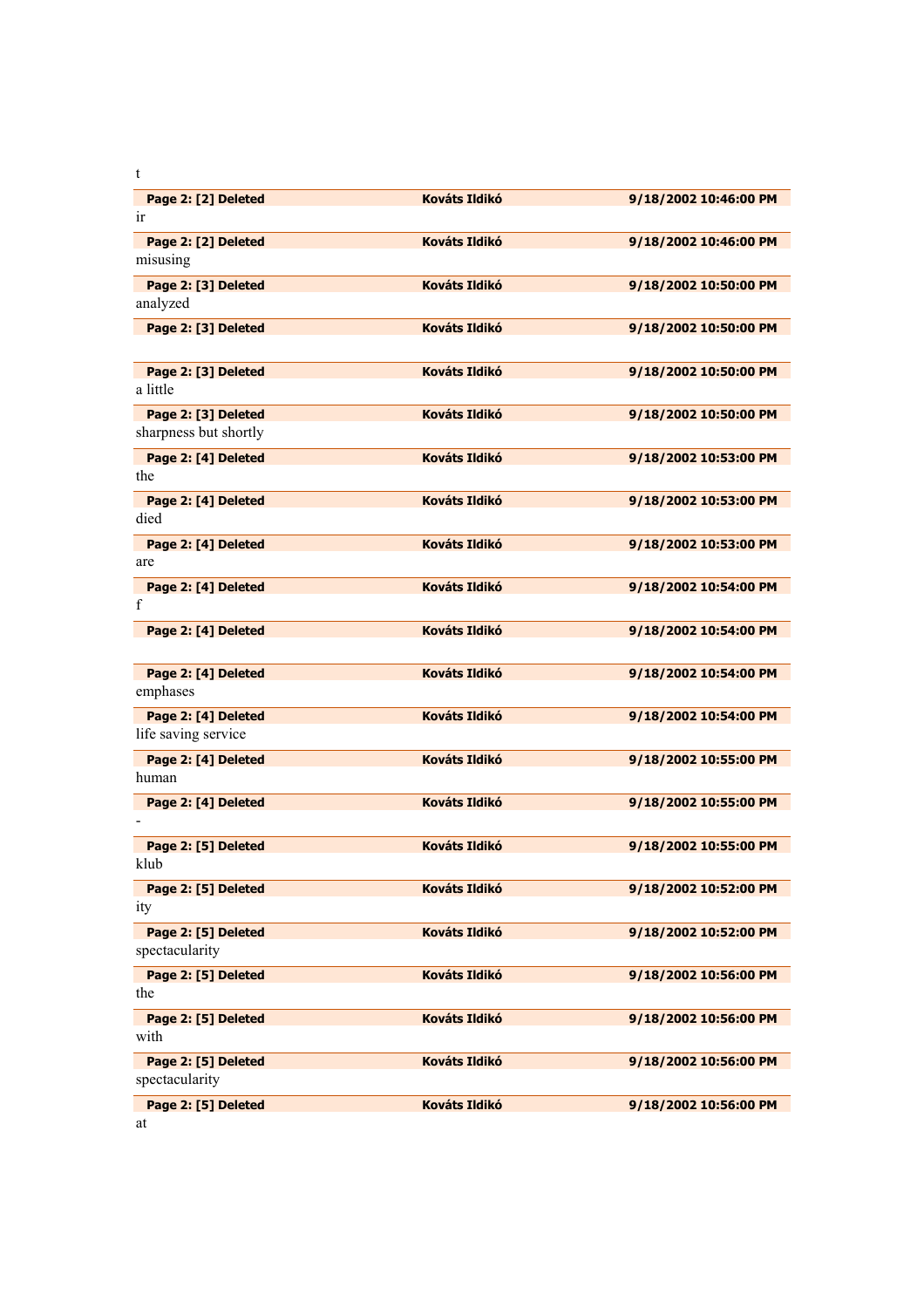| Page 2: [5] Deleted                 | <b>Kováts Ildikó</b> | 9/18/2002 10:56:00 PM |
|-------------------------------------|----------------------|-----------------------|
| like                                |                      |                       |
| Page 2: [6] Deleted<br>$\mathbf{r}$ | <b>Kováts Ildikó</b> | 9/18/2002 10:57:00 PM |
|                                     |                      |                       |
| Page 2: [6] Deleted                 | <b>Kováts Ildikó</b> | 9/18/2002 10:57:00 PM |
|                                     |                      |                       |
| Page 2: [6] Deleted<br>S            | <b>Kováts Ildikó</b> | 9/18/2002 10:57:00 PM |
| Page 2: [6] Deleted                 | <b>Kováts Ildikó</b> | 9/18/2002 10:58:00 PM |
| the                                 |                      |                       |
| Page 2: [6] Deleted                 | <b>Kováts Ildikó</b> | 9/18/2002 10:58:00 PM |
| the                                 |                      |                       |
| Page 2: [6] Deleted                 | <b>Kováts Ildikó</b> | 9/18/2002 10:58:00 PM |
|                                     |                      |                       |
| Page 2: [6] Deleted                 | <b>Kováts Ildikó</b> | 9/18/2002 10:58:00 PM |
| what                                |                      |                       |
| Page 2: [6] Deleted                 | <b>Kováts Ildikó</b> | 9/18/2002 10:58:00 PM |
| S                                   |                      |                       |
| Page 2: [6] Deleted                 | <b>Kováts Ildikó</b> | 9/18/2002 10:59:00 PM |
| really                              |                      |                       |
| Page 2: [6] Deleted                 | <b>Kováts Ildikó</b> | 9/18/2002 10:59:00 PM |
| particular                          |                      |                       |
| Page 3: [7] Deleted<br>although     | <b>Kováts Ildikó</b> | 9/18/2002 11:00:00 PM |
| Page 3: [7] Deleted                 | <b>Kováts Ildikó</b> | 9/18/2002 11:00:00 PM |
| 1ng                                 |                      |                       |
| Page 3: [7] Deleted                 | <b>Kováts Ildikó</b> | 9/18/2002 11:01:00 PM |
| about                               |                      |                       |
| Page 3: [7] Deleted                 | <b>Kováts Ildikó</b> | 9/18/2002 11:01:00 PM |
| against                             |                      |                       |
| Page 3: [7] Deleted                 | <b>Kováts Ildikó</b> | 9/18/2002 11:01:00 PM |
| can                                 |                      |                       |
| Page 3: [7] Deleted                 | <b>Kováts Ildikó</b> | 9/18/2002 11:01:00 PM |
| 's grace of                         |                      |                       |
| Page 3: [7] Deleted                 | <b>Kováts Ildikó</b> | 9/18/2002 11:02:00 PM |
| moving                              |                      |                       |
| Page 3: [7] Deleted                 | <b>Kováts Ildikó</b> | 9/18/2002 11:02:00 PM |
| message                             |                      |                       |
| Page 3: [7] Deleted<br>sweet/sad    | <b>Kováts Ildikó</b> | 9/18/2002 11:01:00 PM |
|                                     |                      |                       |
| Page 3: [7] Deleted<br>, the        | <b>Kováts Ildikó</b> | 9/18/2002 11:02:00 PM |
| Page 3: [7] Deleted                 | Kováts Ildikó        | 9/18/2002 11:02:00 PM |
| was                                 |                      |                       |
| Page 3: [7] Deleted                 | <b>Kováts Ildikó</b> | 9/18/2002 11:03:00 PM |
|                                     |                      |                       |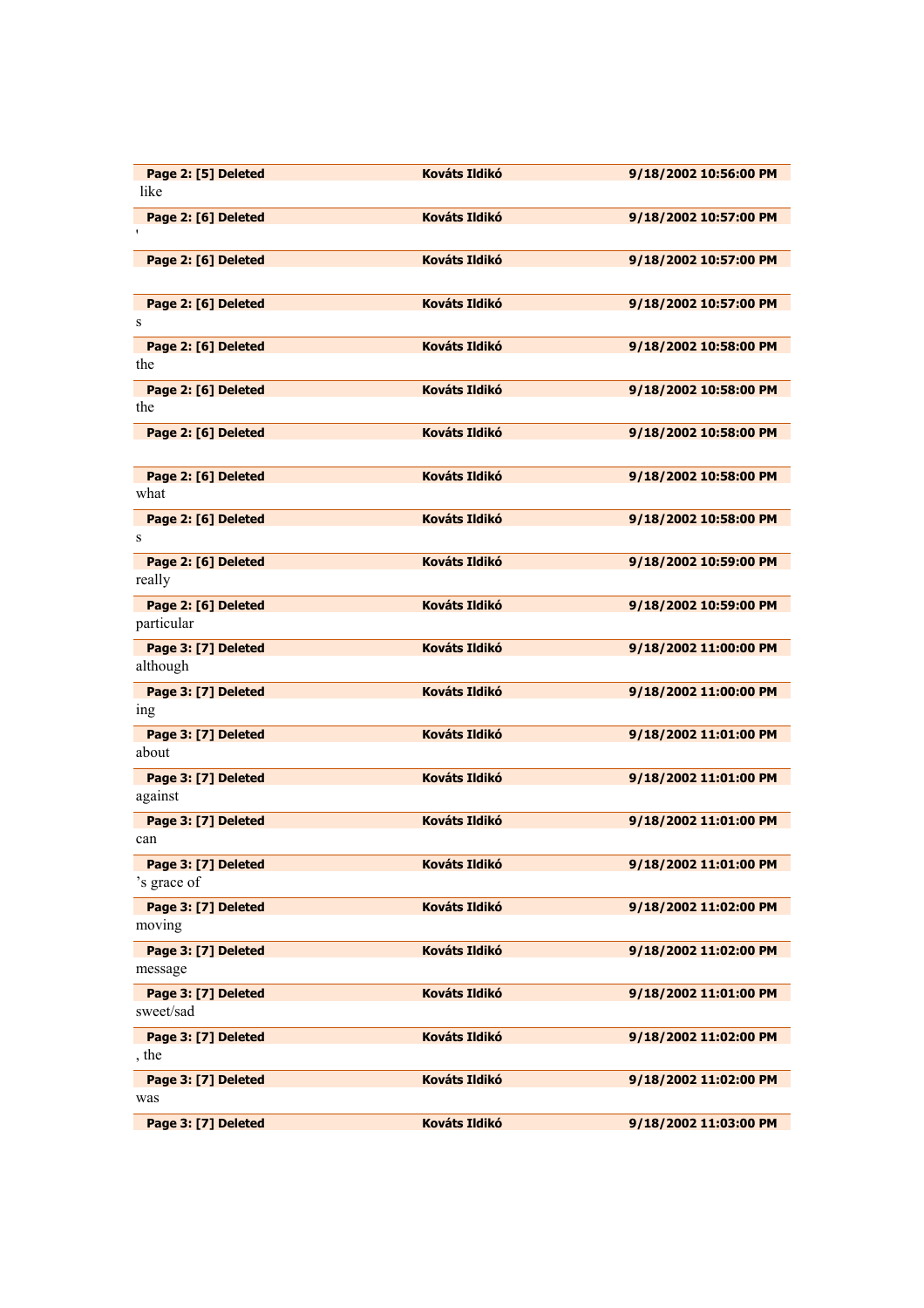| many-                              |                      |                       |
|------------------------------------|----------------------|-----------------------|
| Page 3: [7] Deleted                | <b>Kováts Ildikó</b> | 9/18/2002 11:03:00 PM |
| sided                              |                      |                       |
| Page 3: [8] Deleted<br>leaders     | <b>Kováts Ildikó</b> | 9/18/2002 11:04:00 PM |
| Page 3: [8] Deleted                | <b>Kováts Ildikó</b> | 9/18/2002 11:05:00 PM |
| pressed                            |                      |                       |
| Page 3: [8] Deleted<br>the         | <b>Kováts Ildikó</b> | 9/18/2002 11:10:00 PM |
| Page 3: [8] Deleted<br>the archive | <b>Kováts Ildikó</b> | 9/18/2002 11:10:00 PM |
| Page 3: [8] Deleted                | <b>Kováts Ildikó</b> | 9/18/2002 11:10:00 PM |
| the                                |                      |                       |
| Page 3: [9] Deleted                | <b>Kováts Ildikó</b> | 9/18/2002 11:14:00 PM |
| The program                        |                      |                       |
| Page 3: [9] Deleted                | <b>Kováts Ildikó</b> | 9/18/2002 11:14:00 PM |
| borrowing                          |                      |                       |
| Page 3: [9] Deleted                | <b>Kováts Ildikó</b> | 9/18/2002 11:14:00 PM |
| the                                |                      |                       |
| Page 3: [10] Deleted               | <b>Kováts Ildikó</b> | 9/18/2002 10:46:00 PM |
| the                                |                      |                       |
| Page 3: [10] Deleted               | <b>Kováts Ildikó</b> | 9/18/2002 10:46:00 PM |
| the                                |                      |                       |
| Page 3: [10] Deleted               | <b>Kováts Ildikó</b> | 9/18/2002 10:47:00 PM |
| 1n                                 |                      |                       |
| Page 3: [10] Deleted               | <b>Kováts Ildikó</b> | 9/18/2002 10:47:00 PM |
| offer                              |                      |                       |
| Page 3: [10] Deleted               | <b>Kováts Ildikó</b> | 9/18/2002 10:47:00 PM |
| pictures,                          |                      |                       |
| Page 3: [10] Deleted               | <b>Kováts Ildikó</b> | 9/18/2002 10:48:00 PM |
| Page 3: [10] Deleted               | <b>Kováts Ildikó</b> | 9/18/2002 10:48:00 PM |
| offer                              |                      |                       |
| Page 3: [10] Deleted               | <b>Kováts Ildikó</b> | 9/18/2002 10:48:00 PM |
| Especially, because                |                      |                       |
| Page 3: [10] Deleted               | <b>Kováts Ildikó</b> | 9/18/2002 10:49:00 PM |
| you                                |                      |                       |
| Page 3: [10] Deleted               | Kováts Ildikó        | 9/18/2002 10:49:00 PM |
|                                    |                      |                       |
| Page 3: [10] Deleted               | <b>Kováts Ildikó</b> | 9/18/2002 10:49:00 PM |
| $\,$                               |                      |                       |
| Page 3: [11] Deleted               | <b>Kováts Ildikó</b> | 9/18/2002 11:11:00 PM |
| servant                            |                      |                       |
| Page 3: [11] Deleted               | <b>Kováts Ildikó</b> | 9/18/2002 11:11:00 PM |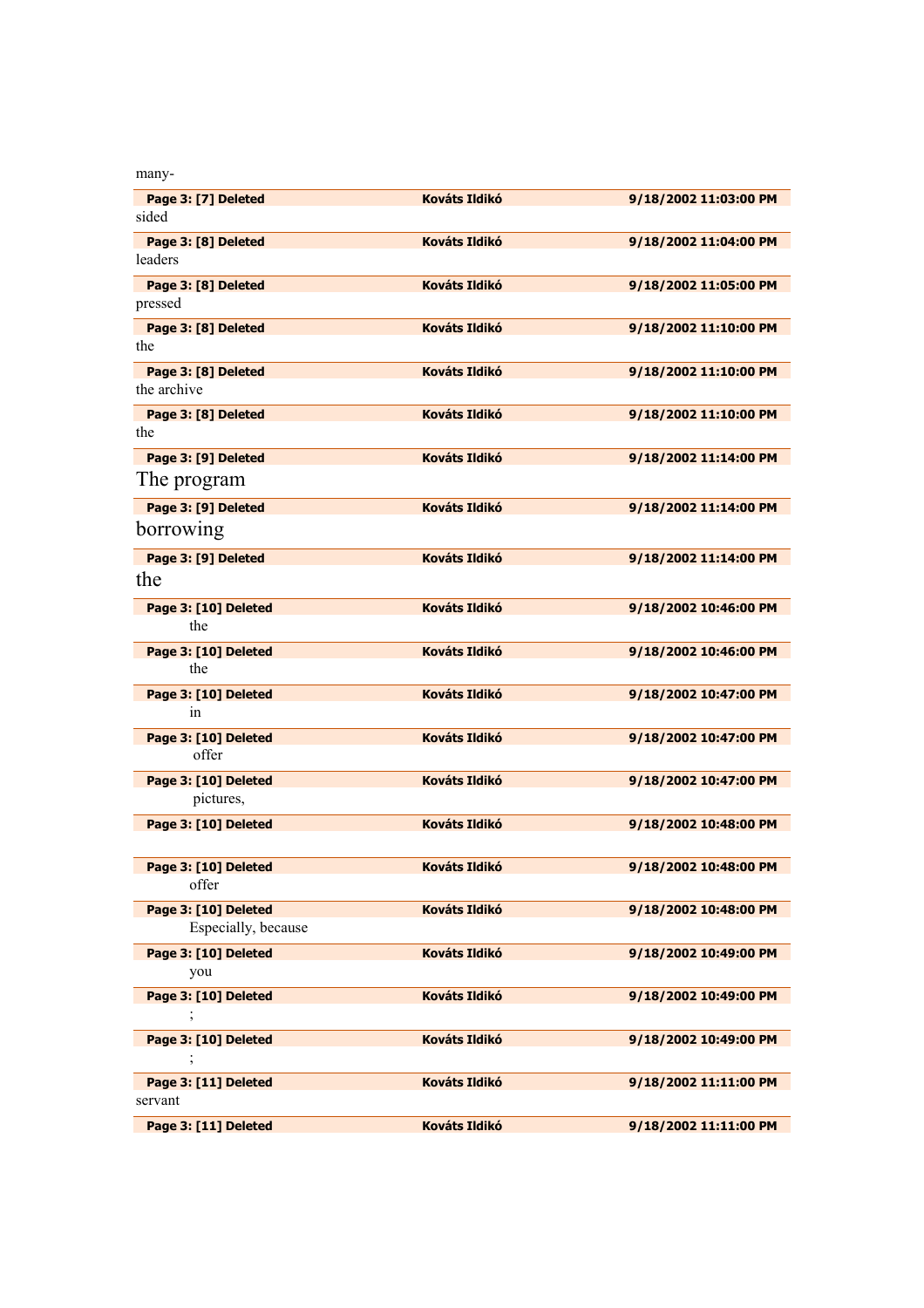ed

| Page 3: [11] Deleted        | <b>Kováts Ildikó</b> | 9/18/2002 11:11:00 PM |
|-----------------------------|----------------------|-----------------------|
| the                         |                      |                       |
| Page 3: [11] Deleted        | <b>Kováts Ildikó</b> | 9/18/2002 11:11:00 PM |
| This                        |                      |                       |
| Page 3: [11] Deleted        | <b>Kováts Ildikó</b> | 9/18/2002 11:12:00 PM |
| The                         |                      |                       |
| Page 3: [11] Deleted        | <b>Kováts Ildikó</b> | 9/18/2002 11:12:00 PM |
| SO.                         |                      |                       |
| Page 3: [11] Deleted        | <b>Kováts Ildikó</b> | 9/18/2002 11:12:00 PM |
| Jospen                      |                      |                       |
| Page 3: [12] Deleted        | <b>Kováts Ildikó</b> | 9/18/2002 11:13:00 PM |
| n                           |                      |                       |
| Page 3: [12] Deleted        | <b>Kováts Ildikó</b> | 9/18/2002 11:13:00 PM |
|                             |                      |                       |
| Page 3: [12] Deleted        | <b>Kováts Ildikó</b> | 9/18/2002 11:13:00 PM |
| e                           |                      |                       |
| Page 3: [12] Deleted        | <b>Kováts Ildikó</b> | 9/18/2002 11:13:00 PM |
| ed                          |                      |                       |
|                             | <b>Kováts Ildikó</b> |                       |
| Page 3: [12] Deleted<br>the |                      | 9/18/2002 11:14:00 PM |
|                             |                      |                       |
| Page 3: [12] Deleted        | <b>Kováts Ildikó</b> | 9/18/2002 11:14:00 PM |
| crying                      |                      |                       |
| Page 3: [13] Deleted        | <b>Kováts Ildikó</b> | 9/18/2002 11:15:00 PM |
| , bunch                     |                      |                       |
| Page 3: [13] Deleted        | <b>Kováts Ildikó</b> | 9/18/2002 11:15:00 PM |
| the                         |                      |                       |
| Page 3: [13] Deleted        | <b>Kováts Ildikó</b> | 9/18/2002 11:15:00 PM |
| little                      |                      |                       |
| Page 3: [13] Deleted        | <b>Kováts Ildikó</b> | 9/18/2002 11:16:00 PM |
| information                 |                      |                       |
| Page 3: [13] Deleted        | <b>Kováts Ildikó</b> | 9/18/2002 11:16:00 PM |
| from                        |                      |                       |
| Page 3: [13] Deleted        | <b>Kováts Ildikó</b> | 9/18/2002 11:16:00 PM |
| the                         |                      |                       |
| Page 3: [13] Deleted        | <b>Kováts Ildikó</b> | 9/18/2002 11:16:00 PM |
| an                          |                      |                       |
| Page 3: [13] Deleted        | <b>Kováts Ildikó</b> | 9/18/2002 11:16:00 PM |
| t                           |                      |                       |
| Page 3: [13] Deleted        | <b>Kováts Ildikó</b> | 9/18/2002 11:17:00 PM |
| kind one                    |                      |                       |
| Page 3: [13] Deleted        | <b>Kováts Ildikó</b> | 9/18/2002 11:18:00 PM |
|                             |                      |                       |
| Page 3: [13] Deleted        | <b>Kováts Ildikó</b> | 9/18/2002 11:18:00 PM |
| homepage                    |                      |                       |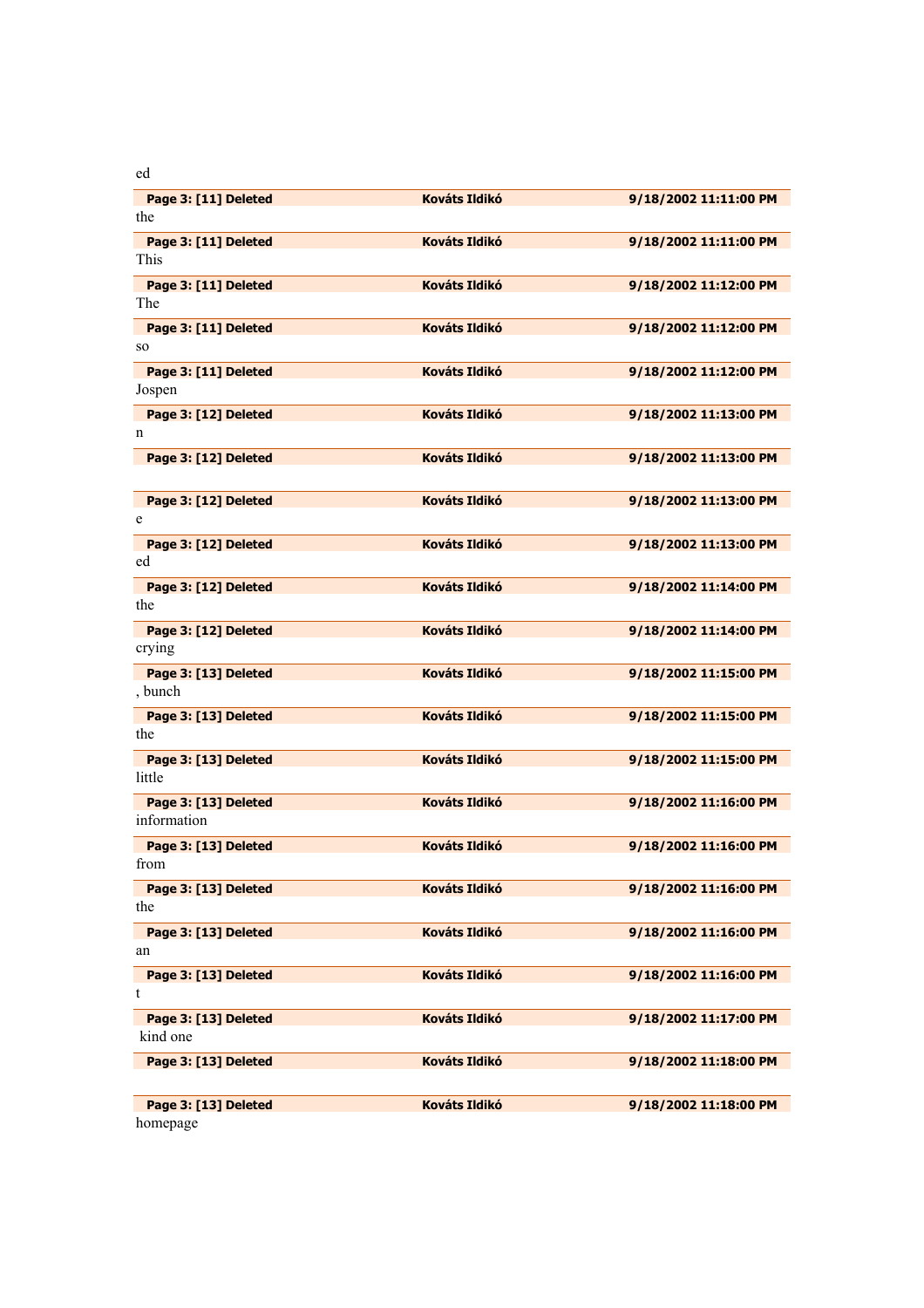| Page 3: [13] Deleted                   | <b>Kováts Ildikó</b> | 9/18/2002 11:17:00 PM |
|----------------------------------------|----------------------|-----------------------|
| $\mathbf i$                            |                      |                       |
| Page 3: [13] Deleted                   | <b>Kováts Ildikó</b> | 9/18/2002 11:17:00 PM |
| S                                      |                      |                       |
| Page 3: [13] Deleted                   | <b>Kováts Ildikó</b> | 9/18/2002 11:18:00 PM |
| somebody                               |                      |                       |
| Page 3: [13] Deleted                   | <b>Kováts Ildikó</b> | 9/18/2002 11:17:00 PM |
| ed                                     |                      |                       |
| Page 4: [14] Deleted                   | <b>Kováts Ildikó</b> | 9/18/2002 11:19:00 PM |
| the                                    |                      |                       |
| Page 4: [14] Deleted                   | <b>Kováts Ildikó</b> | 9/18/2002 11:19:00 PM |
| 's                                     |                      |                       |
| Page 4: [14] Deleted<br><sup>2</sup> S | <b>Kováts Ildikó</b> | 9/18/2002 11:19:00 PM |
|                                        |                      |                       |
| Page 4: [14] Deleted                   | <b>Kováts Ildikó</b> | 9/18/2002 11:19:00 PM |
|                                        |                      |                       |
| Page 4: [14] Deleted<br>of             | <b>Kováts Ildikó</b> | 9/18/2002 11:20:00 PM |
|                                        |                      |                       |
| Page 4: [14] Deleted                   | <b>Kováts Ildikó</b> | 9/18/2002 11:20:00 PM |
|                                        |                      |                       |
| Page 4: [14] Deleted<br>S              | <b>Kováts Ildikó</b> | 9/18/2002 11:20:00 PM |
|                                        |                      |                       |
| Page 4: [14] Deleted<br>into th        | <b>Kováts Ildikó</b> | 9/18/2002 11:20:00 PM |
|                                        |                      |                       |
| Page 4: [14] Deleted<br>e              | <b>Kováts Ildikó</b> | 9/18/2002 11:20:00 PM |
|                                        |                      |                       |
| Page 4: [14] Deleted<br>$\degree$ s    | Kováts Ildikó        | 9/18/2002 11:20:00 PM |
| Page 4: [14] Deleted                   | <b>Kováts Ildikó</b> | 9/18/2002 11:21:00 PM |
| What about the                         |                      |                       |
| Page 4: [14] Deleted                   | <b>Kováts Ildikó</b> | 9/18/2002 11:21:00 PM |
|                                        |                      |                       |
| Page 4: [14] Deleted                   | <b>Kováts Ildikó</b> | 9/18/2002 11:21:00 PM |
|                                        |                      |                       |
| Page 4: [14] Deleted                   | <b>Kováts Ildikó</b> | 9/18/2002 11:21:00 PM |
| soon,                                  |                      |                       |
| Page 4: [14] Deleted                   | Kováts Ildikó        | 9/18/2002 11:21:00 PM |
| has                                    |                      |                       |
| Page 4: [14] Deleted                   | <b>Kováts Ildikó</b> | 9/18/2002 11:21:00 PM |
| given                                  |                      |                       |
| Page 4: [14] Deleted                   | <b>Kováts Ildikó</b> | 9/18/2002 11:21:00 PM |
| What concerns                          |                      |                       |
| Page 4: [14] Deleted                   | <b>Kováts Ildikó</b> | 9/18/2002 11:22:00 PM |
| to                                     |                      |                       |
| Page 4: [14] Deleted                   | <b>Kováts Ildikó</b> | 9/18/2002 11:22:00 PM |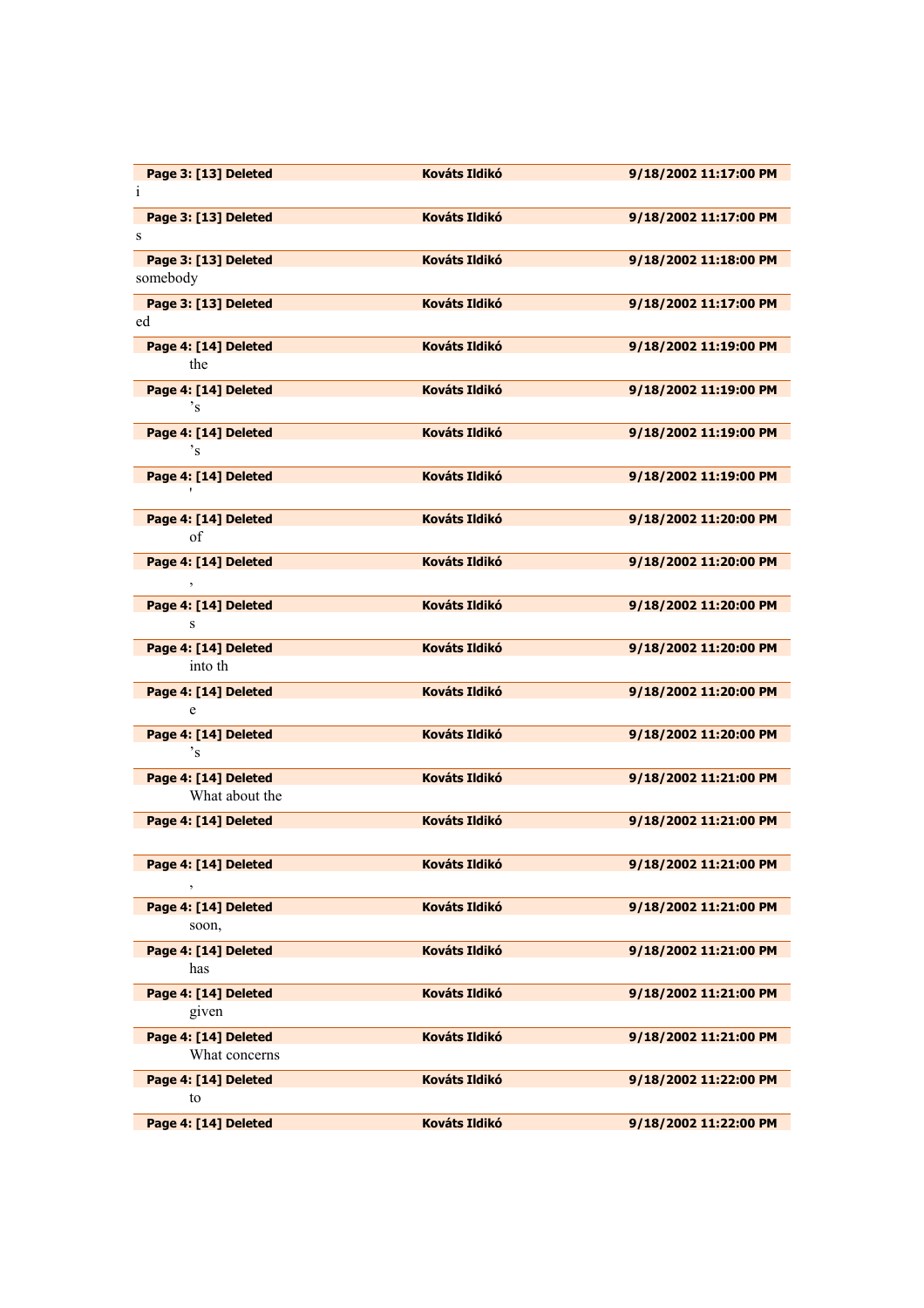| more                  |                      |                       |
|-----------------------|----------------------|-----------------------|
| Page 4: [14] Deleted  | <b>Kováts Ildikó</b> | 9/18/2002 11:22:00 PM |
| far                   |                      |                       |
| Page 4: [14] Deleted  | <b>Kováts Ildikó</b> | 9/18/2002 11:22:00 PM |
| the                   |                      |                       |
| Page 4: [15] Deleted  | <b>Kováts Ildikó</b> | 9/18/2002 11:23:00 PM |
| ones                  |                      |                       |
| Page 4: [15] Deleted  | <b>Kováts Ildikó</b> | 9/18/2002 11:23:00 PM |
| Plus                  |                      |                       |
| Page 4: [15] Deleted  | <b>Kováts Ildikó</b> | 9/18/2002 11:24:00 PM |
| it was                |                      |                       |
| Page 4: [15] Deleted  | <b>Kováts Ildikó</b> | 9/18/2002 11:24:00 PM |
| uni                   |                      |                       |
| Page 4: [16] Deleted  | <b>Kováts Ildikó</b> | 9/18/2002 11:24:00 PM |
| the following experts |                      |                       |
| Page 4: [16] Deleted  | <b>Kováts Ildikó</b> | 9/18/2002 11:24:00 PM |
| the                   |                      |                       |
| Page 4: [16] Deleted  | <b>Kováts Ildikó</b> | 9/18/2002 11:25:00 PM |
| completed             |                      |                       |
| Page 4: [16] Deleted  | <b>Kováts Ildikó</b> | 9/18/2002 11:25:00 PM |
| different             |                      |                       |
| Page 4: [16] Deleted  | <b>Kováts Ildikó</b> | 9/18/2002 11:25:00 PM |
| took                  |                      |                       |
| Page 4: [16] Deleted  | <b>Kováts Ildikó</b> | 9/18/2002 11:25:00 PM |
| but t                 |                      |                       |
| Page 4: [16] Deleted  | <b>Kováts Ildikó</b> | 9/18/2002 11:26:00 PM |
| se                    |                      |                       |
| Page 4: [16] Deleted  | <b>Kováts Ildikó</b> | 9/18/2002 11:26:00 PM |
| marked                |                      |                       |
| Page 4: [17] Deleted  | <b>Kováts Ildikó</b> | 9/18/2002 11:26:00 PM |
| chance, that to       |                      |                       |
| Page 4: [17] Deleted  | <b>Kováts Ildikó</b> | 9/18/2002 11:27:00 PM |
| happened to be        |                      |                       |
| Page 4: [17] Deleted  | <b>Kováts Ildikó</b> | 9/18/2002 11:27:00 PM |
|                       |                      |                       |
| Page 4: [17] Deleted  | Kováts Ildikó        | 9/18/2002 11:27:00 PM |
| However her           |                      |                       |
| Page 4: [17] Deleted  | <b>Kováts Ildikó</b> | 9/18/2002 11:27:00 PM |
| $\mathbf{S}^{\prime}$ |                      |                       |
| Page 4: [17] Deleted  | <b>Kováts Ildikó</b> | 9/18/2002 11:28:00 PM |
| were                  |                      |                       |
| Page 4: [17] Deleted  | <b>Kováts Ildikó</b> | 9/18/2002 11:28:00 PM |
| those                 |                      |                       |
| Page 4: [17] Deleted  | <b>Kováts Ildikó</b> | 9/18/2002 11:28:00 PM |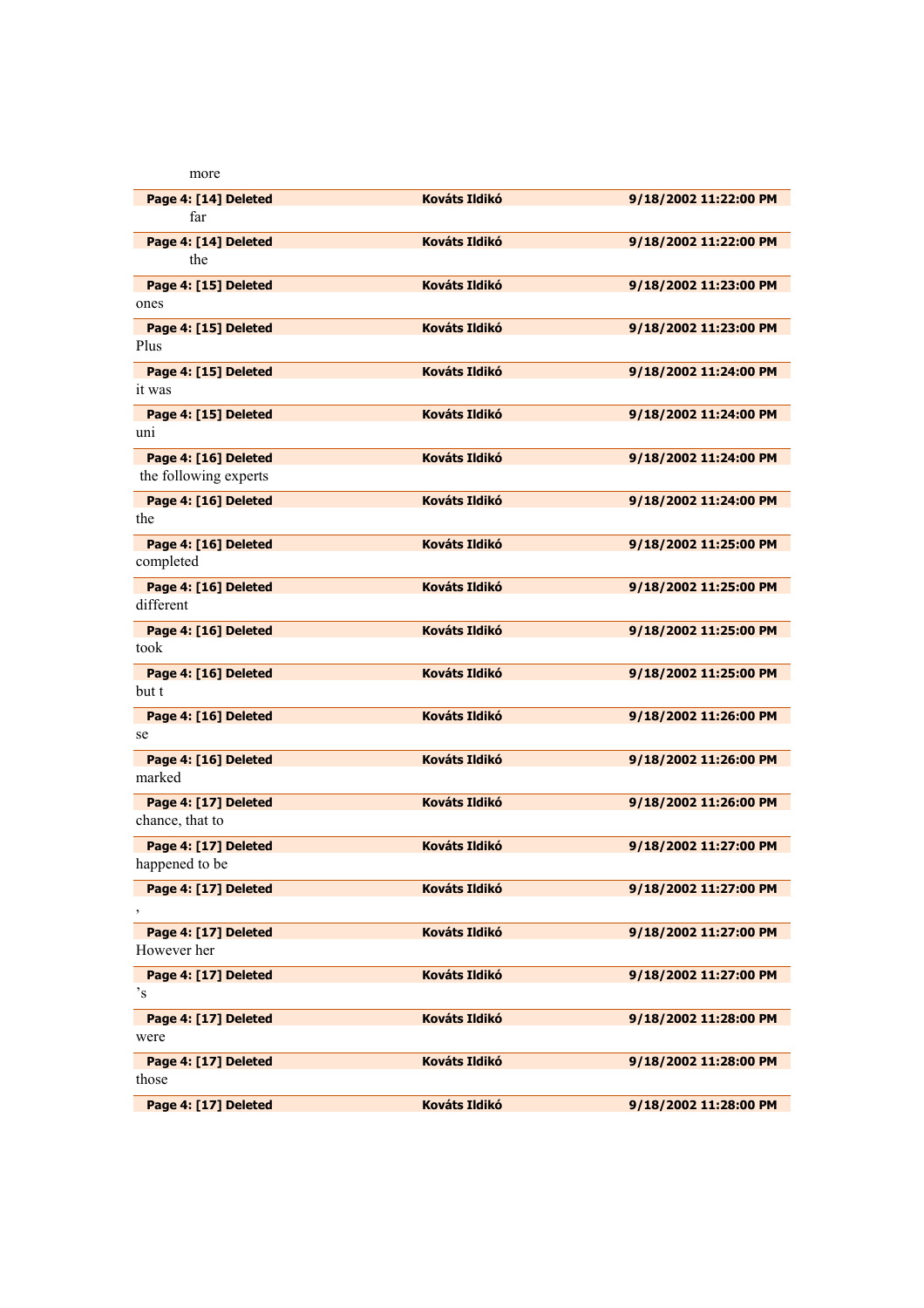| Page 4: [17] Deleted              | <b>Kováts Ildikó</b> | 9/18/2002 11:28:00 PM                                                                            |
|-----------------------------------|----------------------|--------------------------------------------------------------------------------------------------|
| Page 4: [17] Deleted              | <b>Kováts Ildikó</b> | 9/18/2002 11:28:00 PM                                                                            |
| $\mathbf{S}^{\dagger}$            |                      |                                                                                                  |
| Page 4: [17] Deleted              | <b>Kováts Ildikó</b> | 9/18/2002 11:34:00 PM                                                                            |
| She                               |                      |                                                                                                  |
| Page 4: [17] Deleted<br>the       | <b>Kováts Ildikó</b> | 9/18/2002 11:34:00 PM                                                                            |
| Page 4: [18] Deleted              | <b>Kováts Ildikó</b> | 9/18/2002 11:34:00 PM                                                                            |
| the                               |                      |                                                                                                  |
| Page 4: [18] Deleted              | <b>Kováts Ildikó</b> | 9/18/2002 11:34:00 PM                                                                            |
| $\blacksquare$                    |                      |                                                                                                  |
| Page 4: [18] Deleted              | <b>Kováts Ildikó</b> | 9/18/2002 11:34:00 PM                                                                            |
|                                   | <b>Kováts Ildikó</b> |                                                                                                  |
| Page 4: [18] Deleted<br>es        |                      | 9/18/2002 11:34:00 PM                                                                            |
| Page 4: [18] Deleted              | <b>Kováts Ildikó</b> | 9/18/2002 11:35:00 PM                                                                            |
| tell, that                        |                      |                                                                                                  |
| Page 4: [18] Deleted              | <b>Kováts Ildikó</b> | 9/18/2002 11:35:00 PM                                                                            |
| too                               |                      |                                                                                                  |
| Page 4: [18] Deleted              | <b>Kováts Ildikó</b> | 9/18/2002 11:36:00 PM                                                                            |
| Page 4: [18] Deleted              | <b>Kováts Ildikó</b> | 9/18/2002 11:36:00 PM                                                                            |
| in foreign policy with prestige   |                      |                                                                                                  |
| Page 4: [18] Deleted              | <b>Kováts Ildikó</b> | 9/18/2002 11:51:00 PM                                                                            |
| andhow                            |                      |                                                                                                  |
| Page 4: [18] Deleted              | <b>Kováts Ildikó</b> | 9/18/2002 11:51:00 PM                                                                            |
| pay                               |                      |                                                                                                  |
|                                   |                      |                                                                                                  |
| Page 4: [18] Deleted<br><i>is</i> | <b>Kováts Ildikó</b> |                                                                                                  |
|                                   | <b>Kováts Ildikó</b> | 9/18/2002 11:51:00 PM                                                                            |
| Page 4: [18] Deleted<br>to        |                      | 9/18/2002 11:51:00 PM                                                                            |
| Page 4: [18] Deleted              | Kováts Ildikó        | 9/18/2002 11:51:00 PM                                                                            |
| what                              |                      |                                                                                                  |
| Page 4: [18] Deleted              | <b>Kováts Ildikó</b> |                                                                                                  |
| and why could                     | <b>Kováts Ildikó</b> |                                                                                                  |
| Page 4: [18] Deleted<br>find out  |                      |                                                                                                  |
| Page 4: [18] Deleted              | <b>Kováts Ildikó</b> |                                                                                                  |
| tics                              |                      |                                                                                                  |
| Page 4: [18] Deleted              | <b>Kováts Ildikó</b> | 9/18/2002 11:52:00 PM<br>9/18/2002 11:52:00 PM<br>9/18/2002 11:53:00 PM<br>9/18/2002 11:53:00 PM |
| tics                              |                      |                                                                                                  |
| Page 4: [18] Deleted<br>are       | <b>Kováts Ildikó</b> | 9/18/2002 11:53:00 PM                                                                            |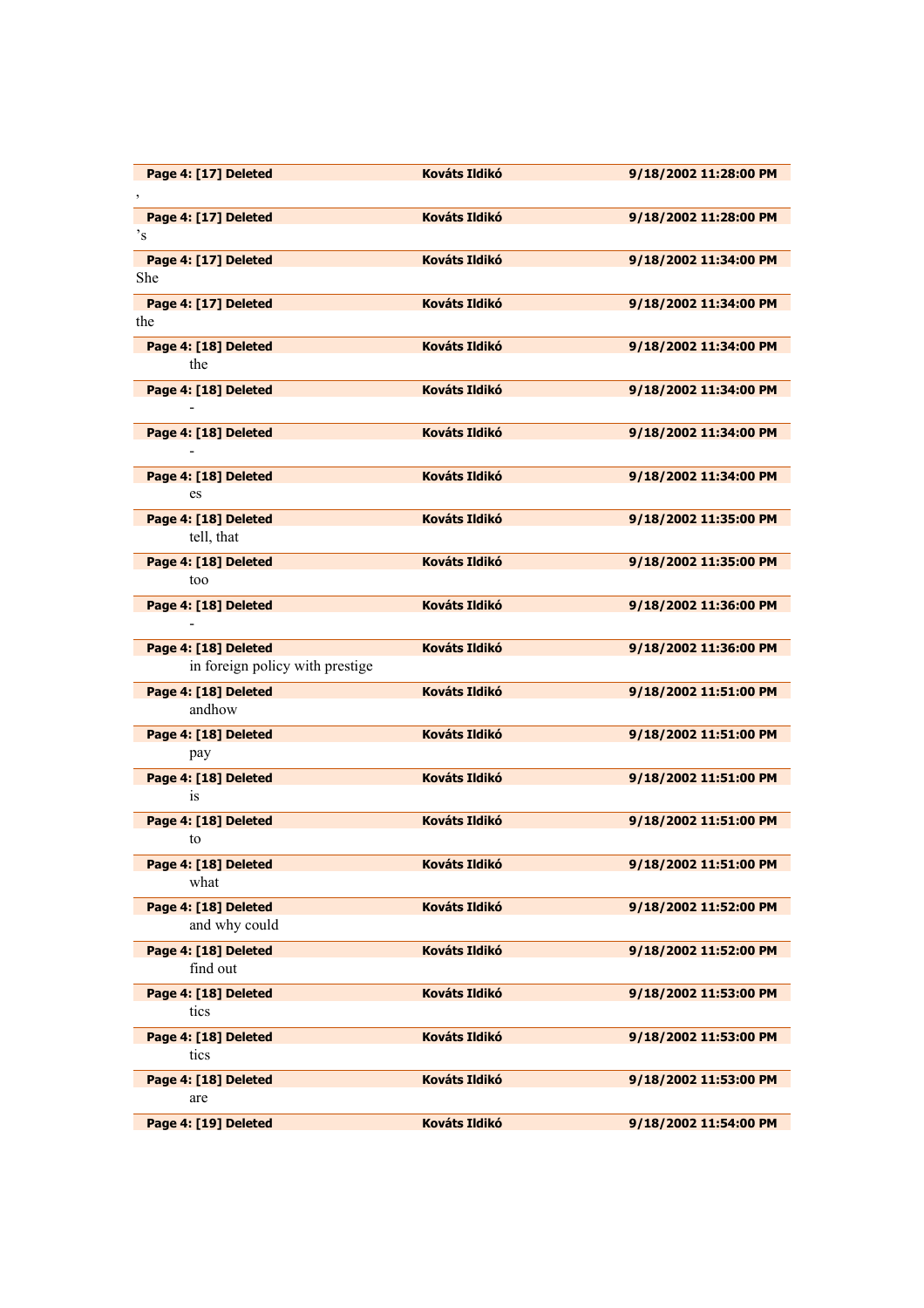the

| Page 4: [19] Deleted | <b>Kováts Ildikó</b> | 9/18/2002 11:54:00 PM |
|----------------------|----------------------|-----------------------|
| again                |                      |                       |
|                      |                      |                       |
| Page 4: [19] Deleted | <b>Kováts Ildikó</b> | 9/18/2002 11:54:00 PM |
| his                  |                      |                       |
| Page 4: [19] Deleted | <b>Kováts Ildikó</b> | 9/18/2002 11:54:00 PM |
| the                  |                      |                       |
|                      |                      |                       |
| Page 4: [19] Deleted | <b>Kováts Ildikó</b> | 9/18/2002 11:55:00 PM |
| plus                 |                      |                       |
|                      |                      |                       |
| Page 4: [19] Deleted | <b>Kováts Ildikó</b> | 9/18/2002 11:55:00 PM |
|                      |                      |                       |
| Page 4: [19] Deleted | <b>Kováts Ildikó</b> | 9/18/2002 11:55:00 PM |
| building's history,  |                      |                       |
|                      |                      |                       |
| Page 4: [19] Deleted | <b>Kováts Ildikó</b> | 9/18/2002 11:56:00 PM |
| and                  |                      |                       |
|                      |                      |                       |
| Page 4: [19] Deleted | <b>Kováts Ildikó</b> | 9/18/2002 11:55:00 PM |
|                      |                      |                       |
| Page 4: [19] Deleted | <b>Kováts Ildikó</b> | 9/18/2002 11:56:00 PM |
| through              |                      |                       |
|                      |                      |                       |
| Page 4: [19] Deleted | <b>Kováts Ildikó</b> | 9/18/2002 11:56:00 PM |
| actually             |                      |                       |
|                      |                      |                       |
| Page 4: [19] Deleted | <b>Kováts Ildikó</b> | 9/18/2002 11:56:00 PM |
|                      |                      |                       |
| Page 4: [19] Deleted | <b>Kováts Ildikó</b> | 9/18/2002 11:56:00 PM |
| T                    |                      |                       |
|                      |                      |                       |
| Page 4: [19] Deleted | <b>Kováts Ildikó</b> | 9/18/2002 11:56:00 PM |
| 's                   |                      |                       |
|                      |                      |                       |
| Page 4: [20] Deleted | <b>Kováts Ildikó</b> | 9/18/2002 11:57:00 PM |
| At the analysis      |                      |                       |
| Page 4: [20] Deleted | <b>Kováts Ildikó</b> | 9/18/2002 11:57:00 PM |
| of                   |                      |                       |
|                      |                      |                       |
| Page 4: [20] Deleted | <b>Kováts Ildikó</b> | 9/18/2002 11:56:00 PM |
| 2001                 |                      |                       |
|                      |                      |                       |
| Page 4: [20] Deleted | <b>Kováts Ildikó</b> | 9/18/2002 11:57:00 PM |
| had to be            |                      |                       |
| Page 4: [20] Deleted | Kováts Ildikó        | 9/18/2002 11:57:00 PM |
|                      |                      |                       |
|                      |                      |                       |
| Page 4: [20] Deleted | <b>Kováts Ildikó</b> | 9/18/2002 11:58:00 PM |
| this                 |                      |                       |
|                      |                      |                       |
| Page 4: [20] Deleted | <b>Kováts Ildikó</b> | 9/18/2002 11:58:00 PM |
| would start          |                      |                       |
| Page 4: [21] Deleted | Kováts Ildikó        | 9/18/2002 11:58:00 PM |
|                      |                      |                       |
| too                  |                      |                       |
| Page 4: [21] Deleted | Kováts Ildikó        | 9/18/2002 11:59:00 PM |
| S                    |                      |                       |
|                      |                      |                       |